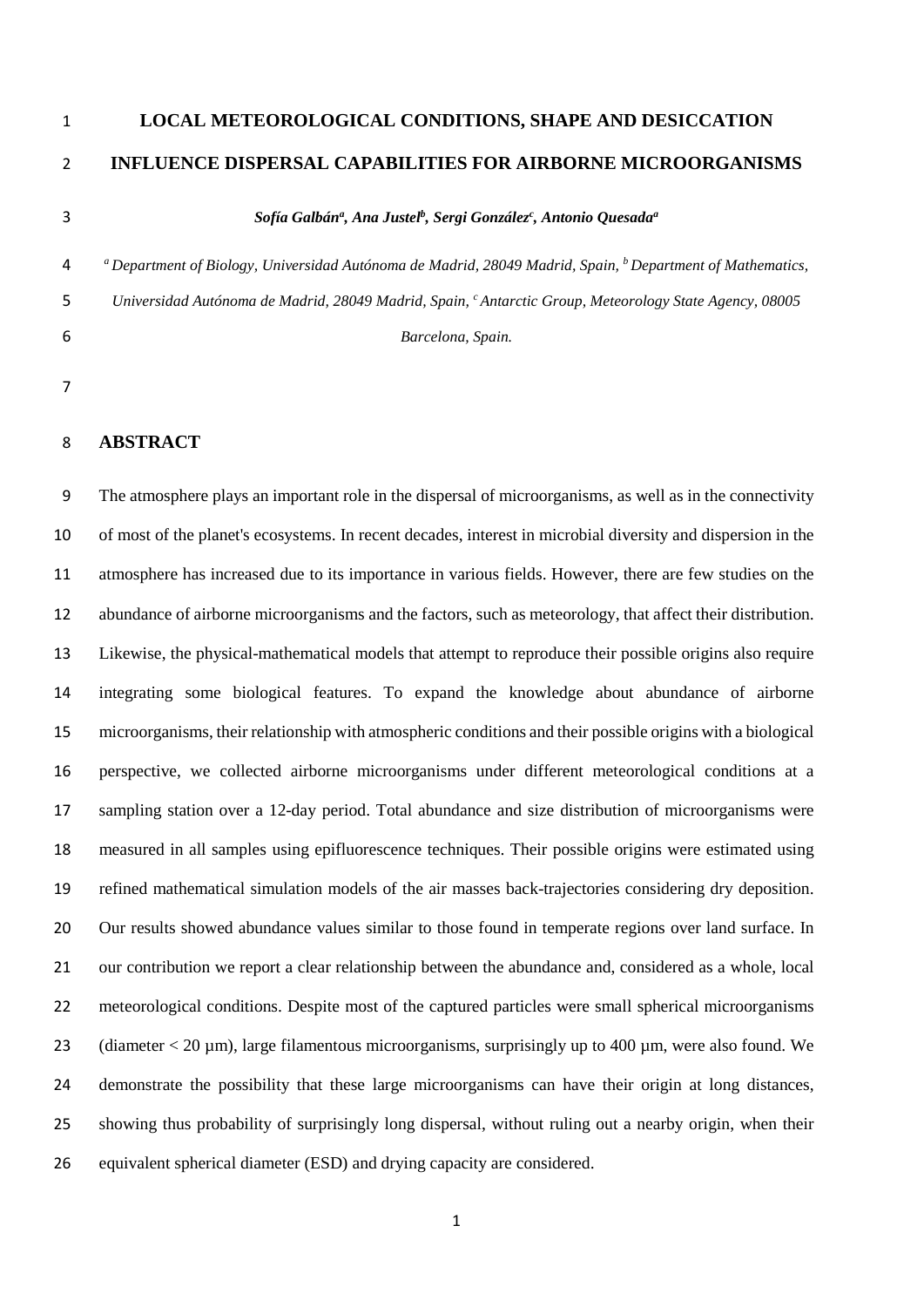**KEYWORDS: Long-range dispersion; Meteorology; Size distribution; Back-trajectories; Equivalent Spherical Diameter; Desiccation**

## **1. INTRODUCTION**

 The atmosphere, despite its crucial role as a means of microbial transport across the planet, is the least known biome on Earth (Uetake et al., 2020; Cáliz et al., 2018; Wilkinson et al., 2012). It is a habitat that houses airborne microorganisms which are of great importance for various fields of study. In relation to epidemiology, there are numerous cases of human diseases associated with them. Some examples are asthma associated with fungal spores (Grinn-Gofrori & Strzelczak, 2013), diseases caused by endotoxins of some bacteria (Mueller-Anneling et al., 2004) or serious respiratory diseases caused by viruses (Setti et al., 2020). However, airborne microorganisms have an impact not only on human health, also in other relevant economic sectors such as phytopathology (Morris et al., 2007), microbial ecology (Monteil et al., 2014) and meteorological and climatological sciences (Fröhlich-Nowoisky et al., 2016; DeLeón-Rodríguez et al., 2013).

 Even though it is known that atmosphere is a habitat that houses a high number and diversity of microorganisms, their concentrations per cubic meter of air are low. Most estimations indicate that there 43 are around  $10^4$  cells per m<sup>3</sup> of air over the land surface and  $10^2$ -10<sup>4</sup> cells per m<sup>3</sup> of air over the sea (Mayol) et al., 2017, 2014; Burrows et al., 2009; Bauer et al., 2002). In some specific events, concentrations of 45 microorganisms can reach larger values, of up to 5.9 x  $10^6$  cells per m<sup>3</sup> of air (DeLeón-Rodríguez et al., 2013). Previous works on microbial atmospheric dispersion have mostly focused on biodiversity of airborne microorganisms, their space-time variation and their relationship with their possible origins (Uetake et al., 2020; Archer et al., 2019; Tignat-Perrier et al., 2019; Šantl-Temkiv et al., 2018; Bowers et al., 2013), but few are the studies about the variation in the abundance of airborne microorganisms, which remains secondary, and their relationship with atmospheric conditions (Dong et al., 2016; Burrows et al., 2009; Tong & Lighthart, 2000).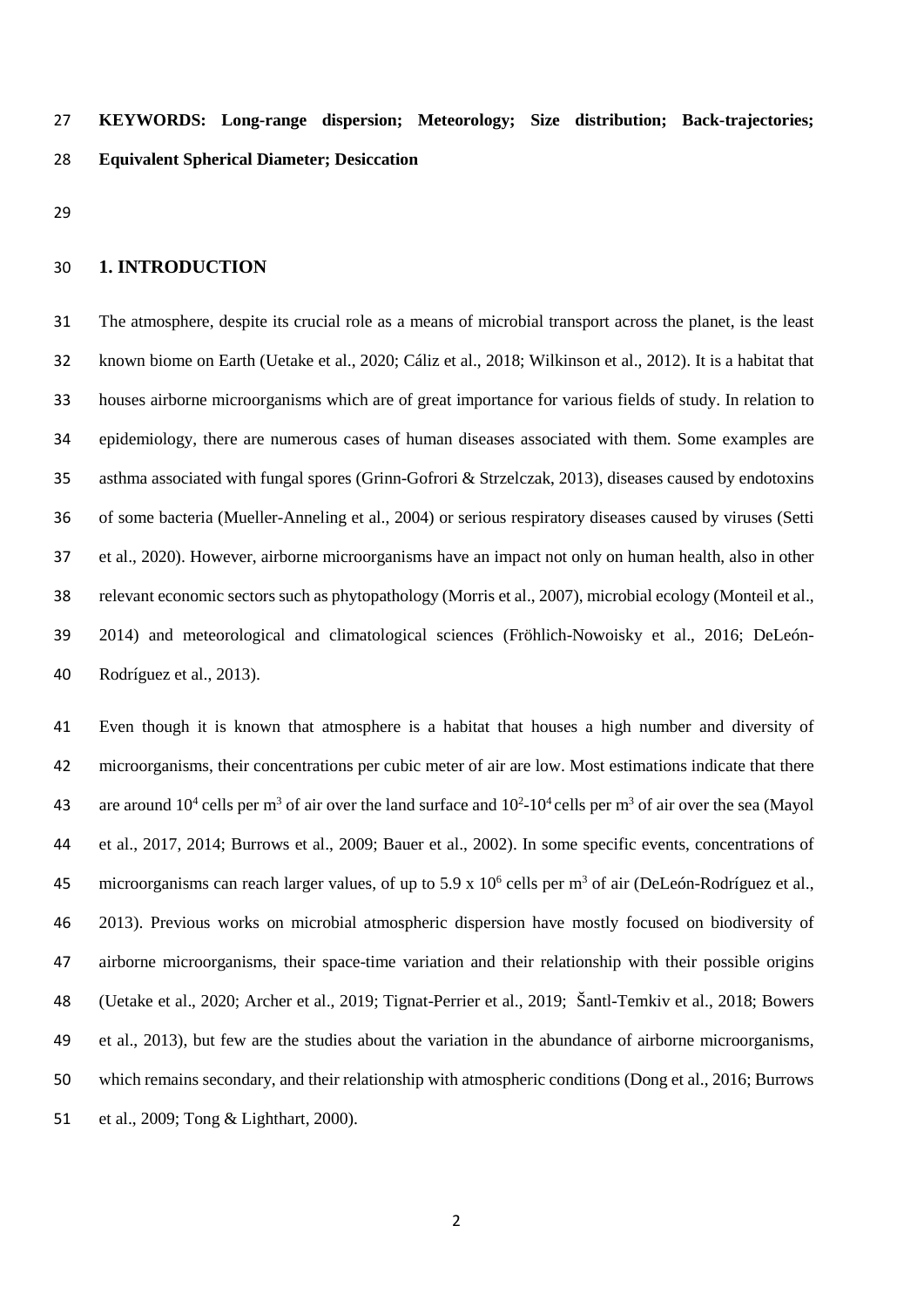Knowing these abundance thresholds and the causes of their variation are of great importance of many fields of study. On the one hand, they are useful in ecology to establish and predict the level of risk against the arrival of invasive species into vulnerable ecosystems due to climate change. On the other hand, this knowledge would allow to avoid and control pests that could spoil entire crops or to avoid and control the transmission of infectious diseases in the livestock industry or between people (Weil et al., 2017; Meola et al., 2015; Smith, 2013). However, the variability in the abundance of airborne microorganisms is not well understood. Some authors suggested that the abundance may correlate with some meteorological variables, as wind speed (Cáliz et al., 2018; DeLeón-Rodriguez et al., 2013; Mouli et al., 2005), but other environmental characteristics (*e.g*., temperature, humidity or precipitation) do not appear to be related with concentrations in a direct way (Dong et al., 2016; Yue et al., 2016; Harrison et al., 2005; Mouli et al., 2005; Tong & Lighthart, 2000). In general terms, the relationship between airborne microorganisms (diversity and abundance) and meteorological conditions is not well characterized yet (Fröhlich-Nowoisky et al., 2016; Burrows et al., 2009).

 Thanks to atmospheric air masses, biological particles, a term that includes prokaryotic cells, small eukaryotes, fungal spores, pollen and acellular structures such as viruses, can be transported and deposited thousands of kilometres away from their origin. This long traveling is favoured by the long residence time of microorganisms in the air due to their small size (Griffin et al., 2017; Mayol et al., 2017; Wilkinson et al., 2012; Wilkinson, 2001). However, not all microorganisms are susceptible to being suspended or transported through the atmosphere for long distances. To establish which are the physical limits of microorganisms to be transported by air, physical-mathematical models have been developed aimed at reproducing the trajectories followed by the air masses that transport them. However, some diversity aerobiology studies did not consider dry deposition. Under this unrealistic scenario, the biological particles may remain for extremely long periods of time in suspension and be dispersed large distances regardless their size. When dry deposition is incorporated in the models, the average size of the spherical 76 particles susceptible to remain in suspension corresponds to diameters of 1-4  $\mu$ m (Burrows et al., 2009). Larger airborne microorganisms are considered unable of travelling far away due to deposition process which essentially depends on the microorganisms' size and density. Recent models suggest that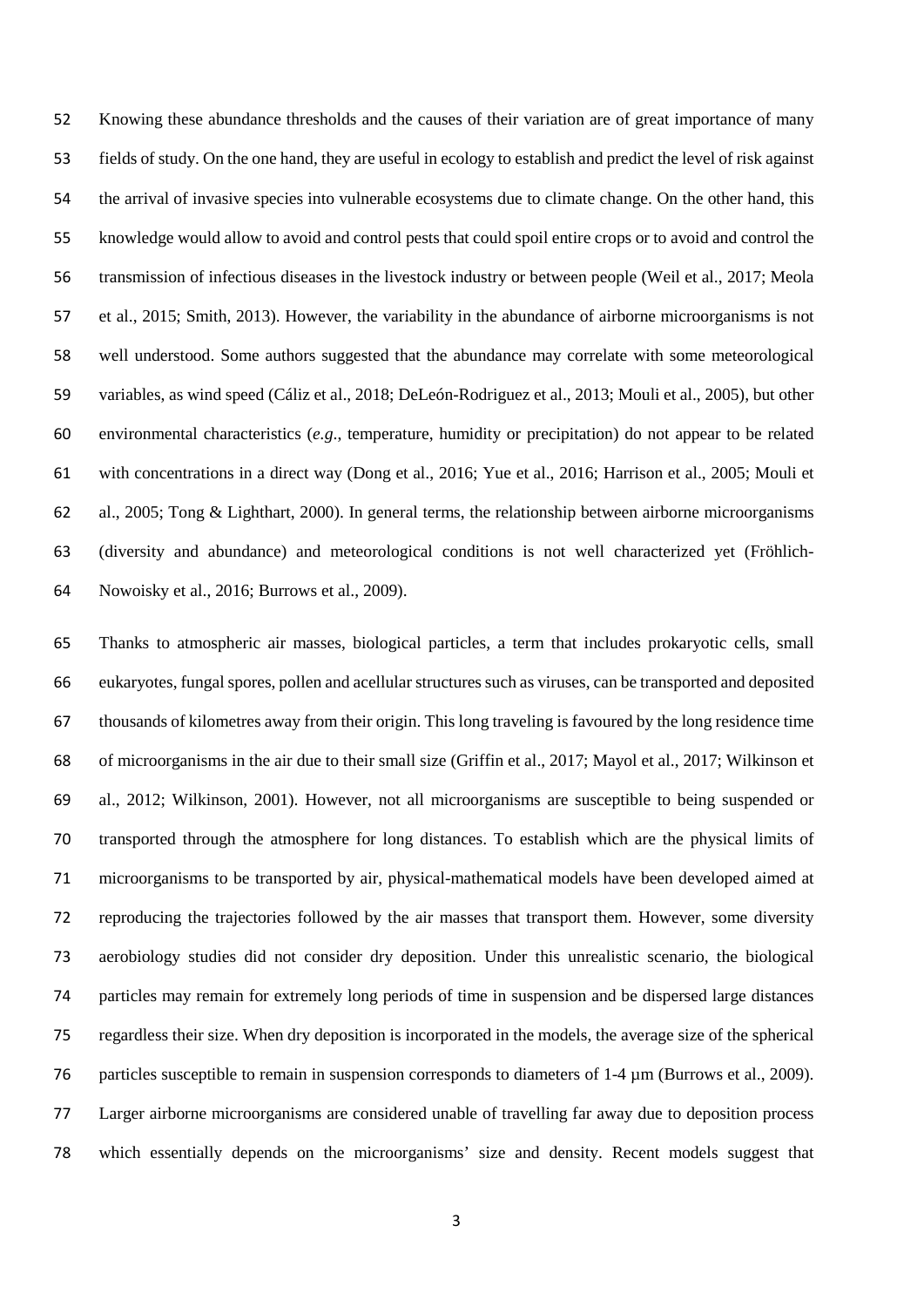microorganisms of about 20 µm present a low probability of being dispersed and those with diameter over 60 µm cannot be dispersed (Wilkinson et al., 2012; Wilkinson, 2001).

 The aim of the present study is to investigate the variation in the abundance of airborne microorganisms of different sizes and its possible relationship with local meteorological conditions. We conducted an experiment in which we collected samples of airborne microorganisms in a period of 12 consecutive days in a fixed sampling location with changing meteorological conditions. The highest abundance of airborne microorganisms corresponded to microorganisms that are considered small in size and therefore can have distant sources. We also unexpectedly found large filamentous microorganisms for which current models are not able to estimate their origin. We investigated their dispersion capacity and possible origins by refining the current physical-mathematical models from a more biological perspective considering, for the first time, equivalent spherical diameter (ESD) and their drying capacity.

 The current models consider, for the sake of simplicity in the modelling of back-trajectory of air masses, that the airborne microorganisms are spherical. However, most of the microorganisms have filamentous shapes, as cyanobacteria. In this case, to consider the physical forces that tend to sediment the particles we propose for the first time that they must be characterized in terms of their equivalent spherical diameter (ESD), which gives a diameter much smaller than the length of elongated particles. Despite the application of the term ESD to airborne non-biological particles (Chen & Fryrear, 2001; Yu & Standish, 1993), until the study presented here, ESD had not been applied to real biological samples to determine their dispersion capacity. Therefore, these non-spherical particles behave, in terms of sedimentation, as much smaller particles. In the same way, models do not consider inherent characteristics of many airborne microorganisms that can affect in their dispersibility, like the drying capacity, among others. In the study presented here, drying capacity of microorganisms has been incorporated in the dispersion models. Since several microorganisms, like cyanobacteria or many green algae species, have been observed to be able to reach water concentrations as low as 2% of the full hydration, which would be equivalent to a loss of 98% of its density, and rehydrate fairly quickly afterwards when humidity is high enough (Holzinger & Karsten, 2013; Potts, 1999). In those ecosystems where atmospheric relative humidity can be extremely low, mainly hot deserts or polar ecosystems (Antony et al., 2016; Crits-Christoph et al., 2016), a decrease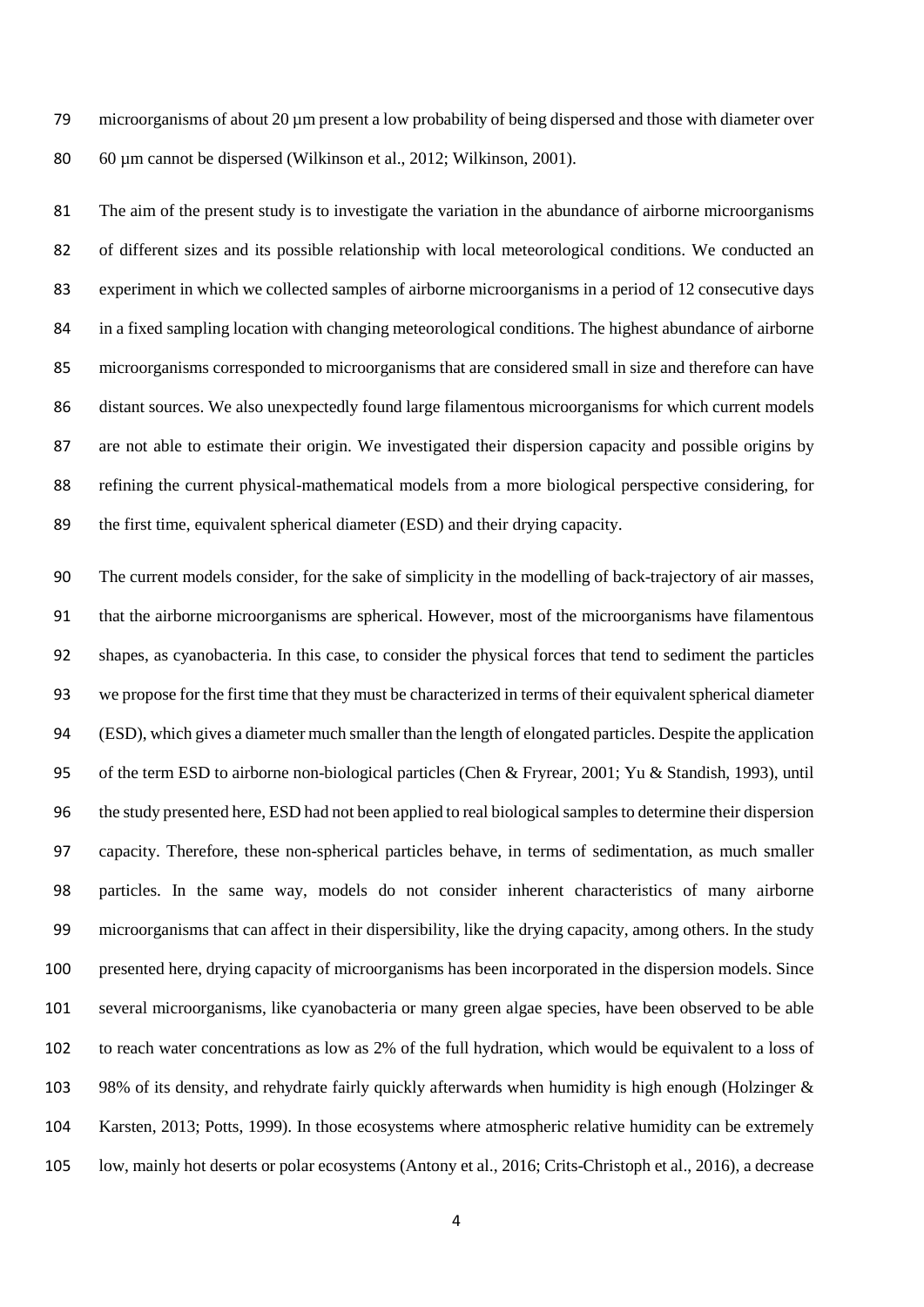in density may provide to microorganisms a higher range of dispersion since the dry deposition process would be low. This increased dispersion capacity would be of great importance in the study of invasive species or for example in the study of the colonization of new ice-free areas that had been covered for thousands of years, in a context of climate change (Weil et al., 2017).

#### **2. MATERIALS AND METHODS**

## **2.1 SAMPLE COLLECTION**

 A total of 19 air samples were collected between 21 Nov and 2 Dec 2018 (Table S1), at the Universidad Autónoma de Madrid campus site, 20 km north of Madrid, Spain (40º 54' 30" N, 3º 69' 16" W), located outside the city. The sampling station was located at 1.3 m above the roof surface of a building at a height of *ca*. 15 m, to minimize possible influence from very near-surface sources, and far from any obstacle (Figure S1.A).

 Air sampling was carried out using a commercially available cyclonic collector (Coriolis-Δ, Bertin Technologies; Carvalho et al., 2008) (Figure S1.B). The collection liquid consisted of Mili-Q water containing 0.005% Triton X-100 and was prepared fresh a week before by sterile filtration (0.2 µm) and autoclave at 110ºC for 15 min. We used a negative control based on unopened and sterile collection liquid to ensure the correct filtration and autoclaving of it. For each sampling day, a new sterile collection liquid 123 was used. The air flowed into the sampler at 300 l per minute during 3 h (equivalent to 54 m<sup>3</sup>). The collection liquid was refilled automatically by the system at 0.4 ml per minute, rate sufficient to match the loss of liquid by evaporation and re-aerosolization.

 To ensure cleanliness of the entire system, prior to each sampling, all pieces in contact with the sample were autoclaved at 110ºC for 15 min wrapped in aluminium foil and opened when installed in the instrument at the sampling site. Non-autoclavable pieces were cleaned with HCl (10% final 129 concentration). Then, the decontamination protocol with  $H_2O_2$  (30% final concentration) suggested by the Coriolis-Δ manufacturer was followed. To finish decontamination process, spray the inlet piece of ethanol 95% final concentration were also used. Finally, the non-autoclavable pieces were rinsed with freshly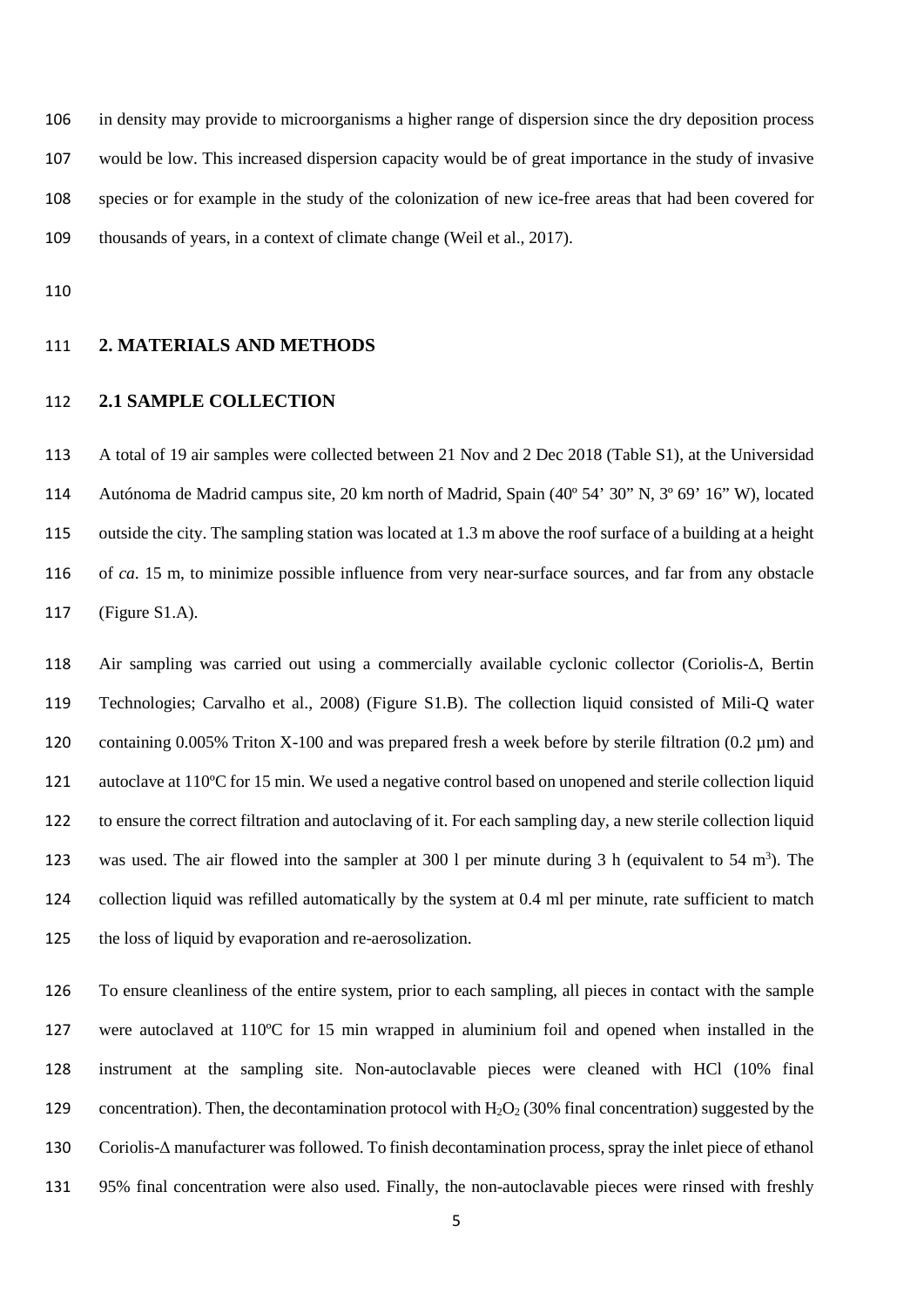prepared 0.2 µm filter-sterilized Mili-Q water to remove these chemical compounds which can affect the viability of the collected microorganisms. Before each sampling, another negative control was collected from the sterile collection liquid, after passing for the complete collection system to ensure the cleanliness of the system. To avoid contamination the researchers used biological protection equipment and the system was programmed to automatically start 2 minutes after preparation without the proximity of the researchers. Samples were processed immediately after collection to prevent any potential reduction in microorganism's viability (Mayol et al., 2014).

#### **2.2 MICROBIAL ABUNDANCE AND SIZE DISTRIBUTION**

 Five millilitre aliquots of sample were fixed with formaldehyde (2% final concentration) for minimum 10 142 min, stained with 13 ul DAPI (4', 6- diamidino-2-phenylindole) at 0.1 mg ml<sup>-1</sup> and subsequently filtered onto black 0.2 µm pore size polycarbonate filters (Millipore). Subsequently, the samples were mounted on microscope slides, with EMOIL-F30CC (Olympus) oil as mounting medium, for microscopy analysis of the microorganisms' abundance.

 DAPI-stained samples were examined using Nikon Eclipse 80i epifluorescence microscope, equipped with a mercury lamp and a filter cube containing a 380/40 BP excitation filter, a 400 nm dichromatic mirror and a 485/435 BP emission filter, with a 100x objective. DAPI bound to DNA results in bright 149 blue fluorescence at ~390 nm when excited with 365 nm light, while DAPI bound to other materials appears as non-fluorescent (Porter & Feig, 1980). Those cells uniformly stained (no clearly defined nucleus) and small size were counted as prokaryotes. Cells presenting clearly defined nucleus or with irregular staining and larger were counted as unicellular eukaryotes (Sherr et al., 1993). A first morphological identification of eukaryotes such as pluricellular uncertain algae and desmidiales was carried out (Bellinger & Sigee, 2014). Likewise, in prokaryotes filamentous cyanobacteria and coccoid forms were distinguished (Komarek et al., 2014). The observed microorganisms were classified by size into three length ranges: 1-5 μm, 5-20 μm and more than 20 μm. To measure the length of microorganisms, Leica DFC300 FX camera and Leica Application Suite v.3.7.0 program were used.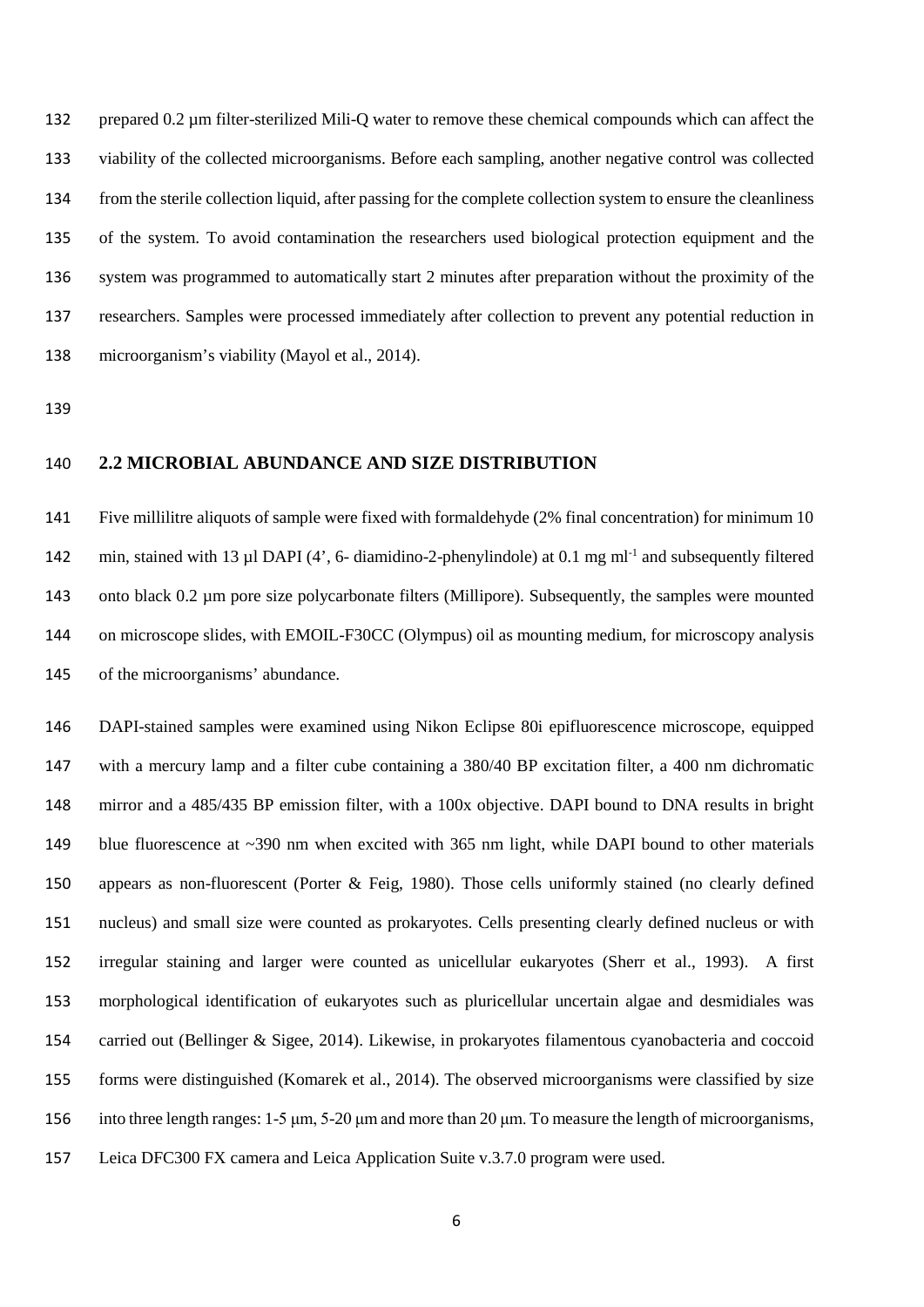The counting strategy took into account a Poisson distribution that allows to ensure a good overall precision (< 10% relative standard deviation) even in those samples with very low abundances. For this, a total of 20 aleatory fields were counted.

## **2.3 METEOROLOGICAL DATA**

 Meteorological data, including pressure, air temperature, rainfall, relative humidity and wind speed and direction, were provided by the State Meteorological Agency (AEMET) with a temporal resolution of 10 minutes. Data were recorded at Colmenar Viejo automatic weather station (AWS), which is the closest station to the sampling point (at 21.3 km). Since the area of study has not a complex orography, the weather conditions recorded at the AWS are assumed to be representative of the conditions at the sampling 168 point. Boundary layer depth and dissipation have been obtained from the closest grid point of the ERA5 reanalysis at hourly intervals. ERA5 is the last generation reanalysis of the European Centre of Medium Weather Forecast (ECMWF) and it has a horizontal resolution of 30 km. The mean of all meteorological data recorded during the 3 hours of each sampling, except for the variable rainfall, which is the result of the sum, can be observed in the Table S2.

 ERA5 was also used to characterize synoptic weather conditions. Low-level free air conditions have been 174 analysed using the geopotential height and the equivalent potential temperature  $(\theta_e)$  at 850 hPa (*ca.* 1500) 175 m). Geopotential height provides an idea of the cyclonic or anticyclonic conditions while  $\theta_e$  is a thermodynamic quantity that is conserved in reversible moist adiabatic processes and serves to characterize air masses.

## **2.4 STATISTICAL METHODS**

 To estimate the trend along time of the microorganism abundance we adjusted the non-parametric regression LOWESS (locally weighted scatterplot smoothing) model with bandwidth of 50% of data. We used the Chow test (Lee, 2008) for structural change detection in this series. For changepoint detection in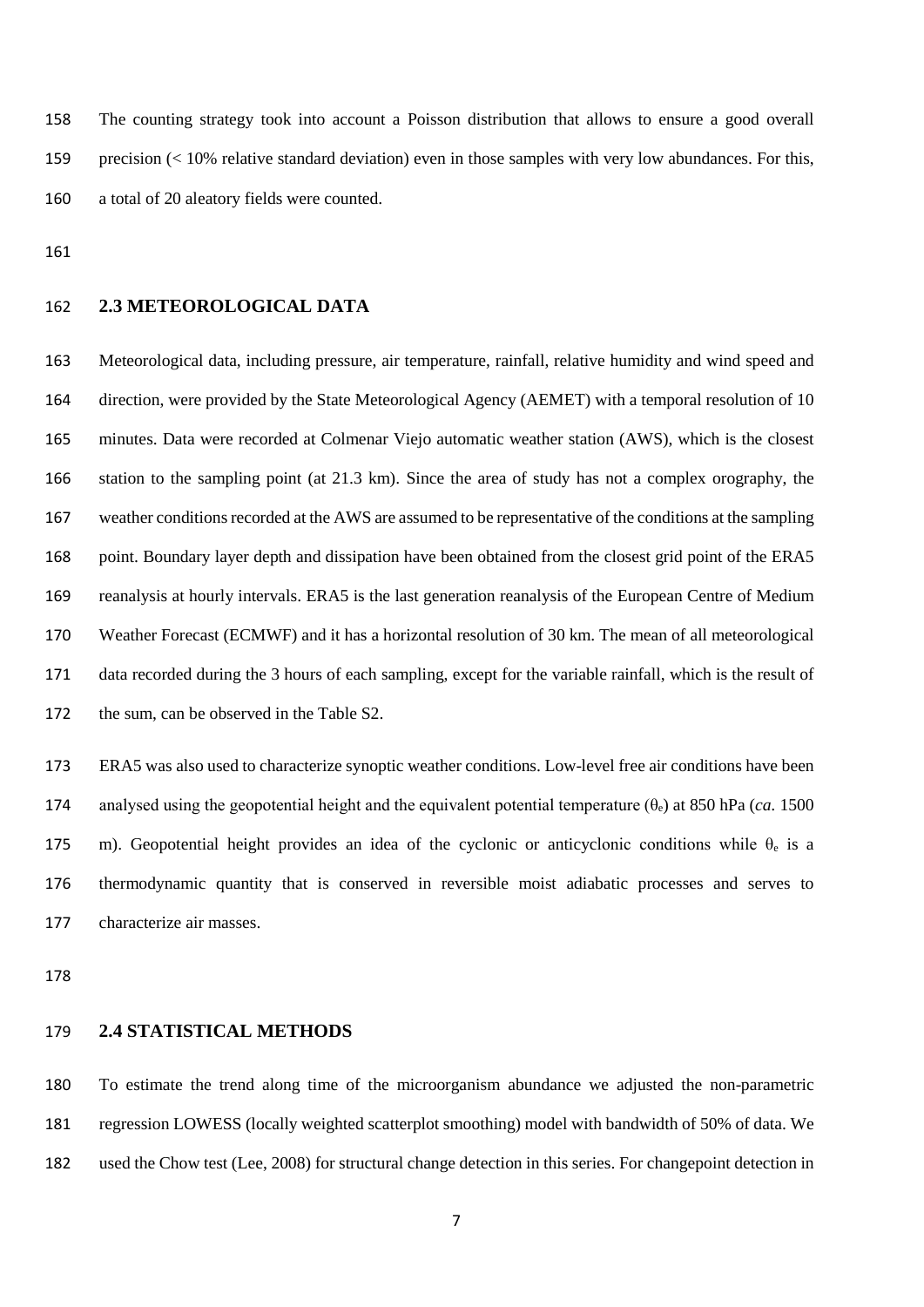the time series of meteorological data we used the Pettitt non-parametric U-test (Pettitt, 1979). This test is an adaptation of the Mann-Whitney test to detect a shift in the central tendency of a time series. Time series of temperature, relative humidity and height of the boundary layer were previously seasonally adjusted. Both tests allowed us to identify changepoints and provided us the estimate of the time when it occurred. The tests were calculated with the 'strucchange' (Zeileis et al., 2019) and 'trend' (Pohlert, 2020) packages of the R software.

## **2.5 BACK-TRAJECTORIES SIMULATION OF THE AIR MASSES CARRYING THE CAPTURED MICROORGANISMS**

 The back-trajectories of the air masses that could transport the collected microorganisms were simulated using the semi-lagrangian model HYSPLIT (*Hybrid Single Particle Lagrangian Integrated Trajectory*) (Stein et al., 2015). Global GDAS meteorological system was used as a data entry model at 0.5 degrees.

 At one-hour intervals during the sampling period, nine 5-day back-trajectories were simulated starting from the sampling station. Trajectories were initialized every 0.1 fraction of the boundary layer height 197 from 0.1 to 0.9. These heights were chosen to represent all the spectrum of trajectories into the well mixed layer as it is assumed that particles can be found anywhere into its extension (Von Engeln & Teixeira, 2013). When the trajectory height reached to 0 m above the surface, the model is not reliable and the trajectory was interrupted at that point.

201 To integrate the dry deposition in the model we calculated the gravitational deposition  $v_{array}$  for small-202 medium particle sizes (length  $<$  20  $\mu$ m) as proposed by Seinfeld & Pandis (1998):

203 
$$
v_{grav} = \frac{d^2(\rho_p - \rho_{air})gC_c}{18\mu},
$$

204 where  $d$  (m) is the diameter of the particle (length was usually the same as diameter in these cases),  $\rho_p$ 205 (kg m<sup>-3</sup>) is the density of the particle,  $\rho_{air}$  (kg m<sup>-3</sup>) is the density of the air that can be calculated from the 206 ideal gas equation  $\rho_{air} = P/RT$  (where *P* is the pressure (Pa), *R* the constant of gases (J kg<sup>-1</sup> K<sup>-1</sup>) and *T*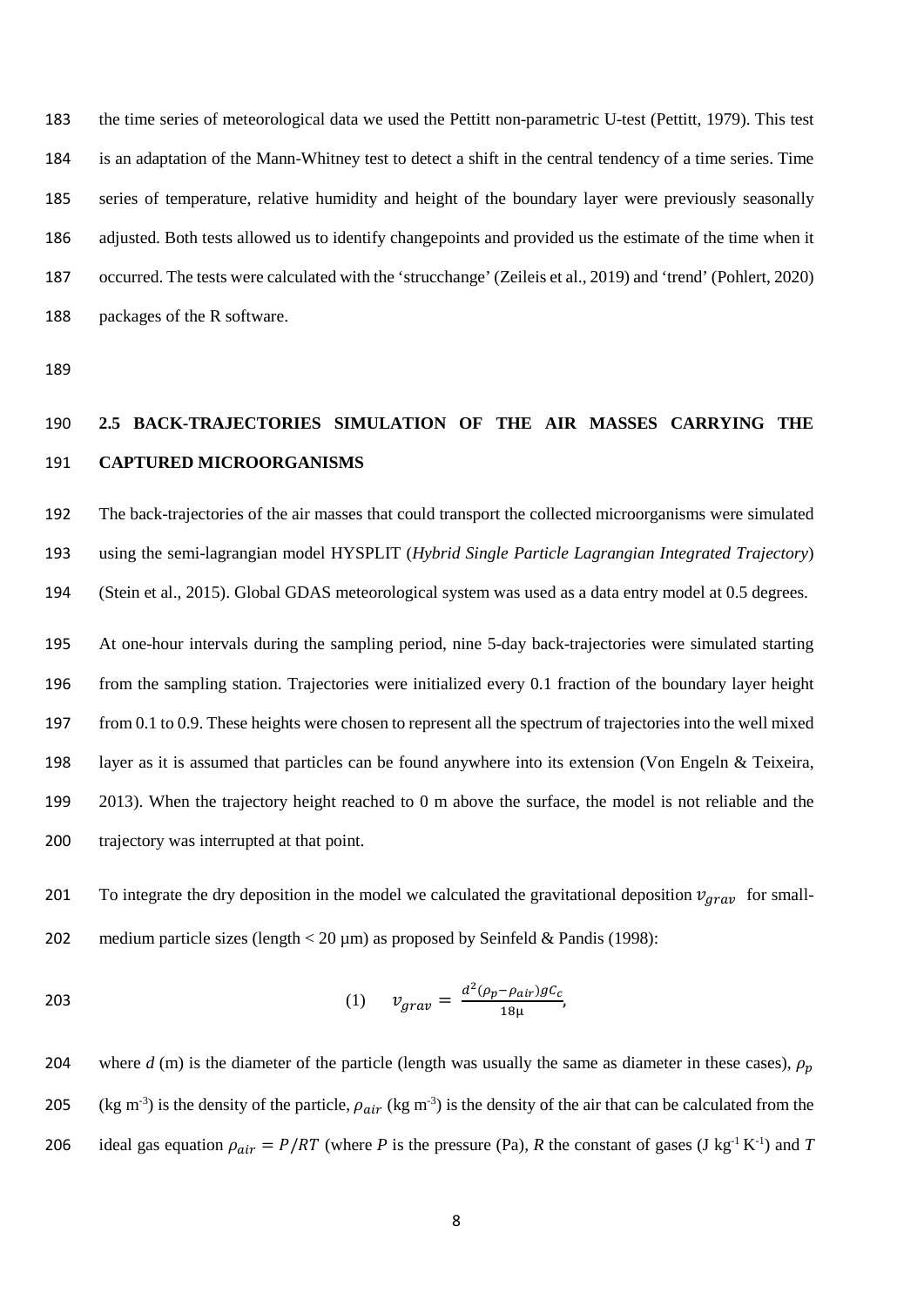207 the temperature of the air  $(K)$ ),  $\mu$  (Pa·s) is the dynamic viscosity of the air, *g* is the gravity constant (9.8) 208  $\text{m s}^{-1}$  and C<sub>c</sub> is the Cunningham correction given by:

209   
(2) 
$$
C_c = 1 + \frac{2\lambda}{d} \left( 1.257 + 0.4 \exp\left( -0.55 \frac{d}{\lambda} \right) \right)
$$

210 where  $\lambda$  is the air mean free path (m) given by:

$$
(3) \quad \lambda = \frac{\mu}{u^*} \sqrt{\frac{\pi}{8\rho_{air}P}} \ ,
$$

where u\* is a numerical factor equal to 0.4987445.

213 Most observed large particles with length  $>$  20  $\mu$ m had a filamentous shape, and in this cases the diameter *d* was defined as the corresponding equivalent spherical diameter (ESD) and calculated with the next equation:

216 (4) 
$$
ESD = 2 \times \left(\frac{3}{16} \times L \times D^2\right)^{1/3}
$$
,

 where L (m) is the length and D (m) is the diameter of the filament. The dimensions of the captured microorganisms are in Table S3.

 Due to the multiple possibilities of desiccation and atmosphere humidity that may occur in the airborne 220 microorganism transport, the model was run assuming  $\rho_p = 1000 \text{ kg m}^{-3}$  (1 g cm<sup>-3</sup>) in the non-desiccation scenario (Monteith & Unsworth, 2008) and the three drying scenarios of 25%, 50% and 85% desiccation.

#### **3. RESULTS**

#### **3.1. ABUNDANCE AND SIZE OF AIRBORNE MICROORGANISMS**

 The total airborne microorganism concentration recorded during the sampling time interval ranged from 226 1.31 x 10<sup>3</sup> to 2.69 x 10<sup>4</sup> microorganisms per m<sup>3</sup> (averaging 7.17 x 10<sup>3</sup> microorganisms per m<sup>-3</sup>) (Table S4). Negative controls counts were zero. A decreasing trend was estimated for the series of total abundance of microorganisms with a changepoint on the negative slope in the morning of 27 Nov (Chow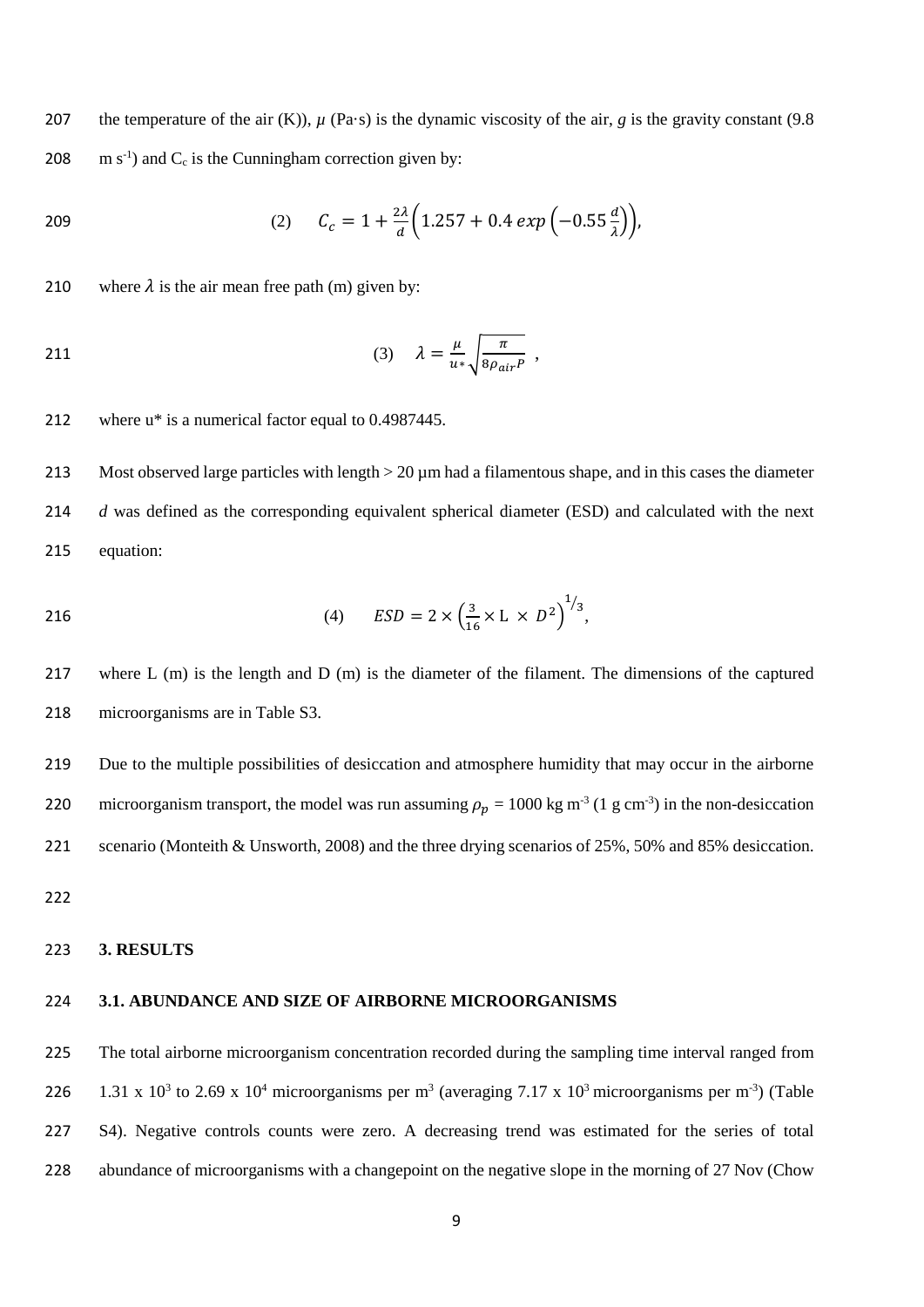test p-value < 0.05) (Figure 1; Table S5). Despite the variation in the concentration of microorganisms along the sampling period, the prokaryote concentration remained always higher than eukaryote 231 concentration over time (average 4.6 x  $10^3$  prokaryotic per m<sup>-3</sup> and average 2.3 x  $10^3$  eukaryotes per m<sup>-3</sup>) (Table S4).

233 A predominance of microorganisms of small size (length: 1-5  $\mu$ m) was observed, representing 94.92% of 234 total airborne microorganisms, compared to those considered as medium (length: 5-20 µm) and large size (length > 20 µm), represented by 4.80 and 0.28% of total airborne microorganisms, respectively (Table 236 S4). The presence of large microorganisms with filamentous forms and lengths up to almost 400 µm, such as filamentous cyanobacteria or eukaryotic algae, stood out in 12 of the 19 samples analysed in this study (Figure 2, Table S4).

**3.2. LOCAL WEATHER CONDITIONS**

 Weather conditions during the sampling period were representative of winter meteorological conditions at the interior of the Iberian Peninsula. From 21 to 26 Nov, the synoptic setting around Iberian Peninsula was characterized by cyclonic conditions, with a succession of fronts crossing the area of study. Those conditions advected relatively warm, moist and unstable air at the low-level free atmosphere. On 27 Nov, a ridge with anticyclonic flow developed over the area of study leading a large-scale stability only temporally broken by a weak front that crossed between 29-30 Nov (Video S1).

 Statistical evidence of a changepoint near 27 Nov has been found for almost all meteorological variables: relative humidity, boundary layer height, dissipation boundary layer, pressure and wind speed variables (Pettitt test p-values << 0.001). The estimated times of the changepoints are shown in Figure 1 and Table S5. During the first period characterized by cyclonic circulation, there are several precipitation events related with pressure local minima and increases in wind speed associated with fronts crossing over Madrid (Figure 1; Table S2). During the second period, weather conditions were more stable and characterized by higher pressure and slow winds (Figure 1; Table S2). The small local pressure minimum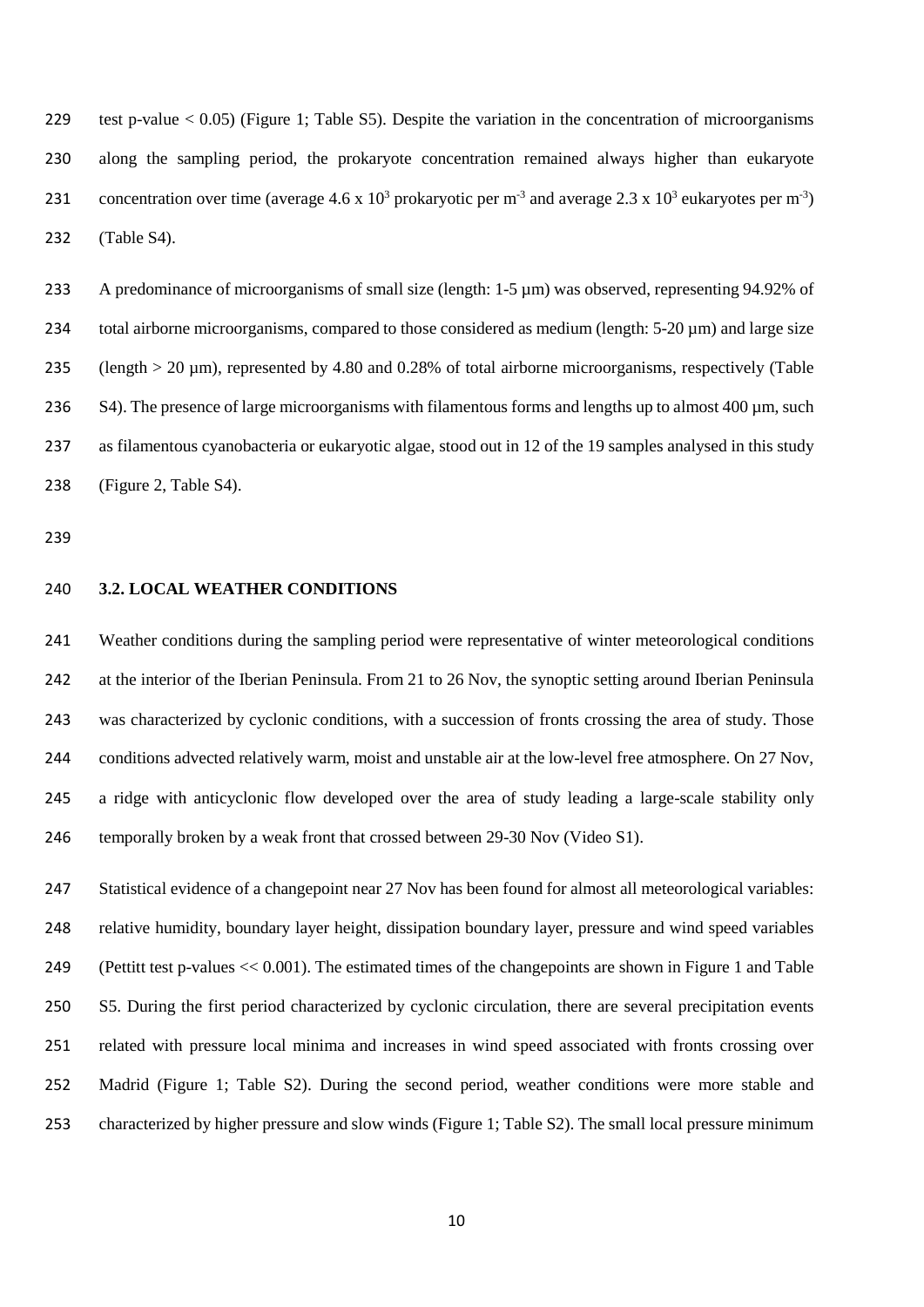between 29 and 30 Nov, related with weak precipitation, was associated with a weak frontal cross (Figure 1; Video S1).

 Boundary layer height also responded to the low-level free air conditions. During the first period, the increased wind speed mixed more efficiently the low atmosphere, increasing the height of the boundary layer over 500 m during the day (Figure 1; Table S2). Just before the changepoint, there was a major cyclonic event that produced a maximum of boundary layer dissipation and height (Figure 1). During the second period, the stable conditions allowed to a more efficient decoupling of the boundary layer, preventing to exceed 300 m height and descending to less than 100 m in the night (Figure 1; Table S2). The only exception to those conditions was during the frontal pass on 29-30 Nov (Figure 1).

## **3.3. BACK-TRAJECTORIES TRANSPORTING THE MICROORGANISMS**

 Five-day back-trajectories starting from the boundary layer of the sampling station during the sampling periods have been simulated to analyse the possible origin of the air masses that transported the captured airborne microorganisms (Figure 3). Results show that airborne microorganisms entered the Iberian Peninsula from the west sector (northwest, west or southwest) during the period of study. However, full trajectories had different origins (*e.g*., European origin in the samples collected on 21 and 26 Nov, Atlantic origin for the one collected on 23 Nov or American origin for those collected on 22, 27 and 28 Nov).

 During the first period, with cyclonic conditions, the trajectories flew mainly at low altitude. However, during the second period with anticyclonic conditions, the trajectories moved at high altitudes during most of the path and subsided near the Iberian Peninsula (Figure 3). This subsidence is characteristic of the anticyclonic conditions observed during this period.

 When the dry deposition model was applied, the distance from which microorganisms could reach the sampling point depended on their density and size. We calculated for each back-trajectory the farthest 277 point from which particles with density of 1 g cm<sup>-3</sup> and diameters of 1, 5, 10 or 20  $\mu$ m could have come. Figure 4 shows the distribution of the flying time for the four diameters and their comparison with the complete trajectories (*i.e.,* without biological content). Dry deposition hardly had effect on the <1 µm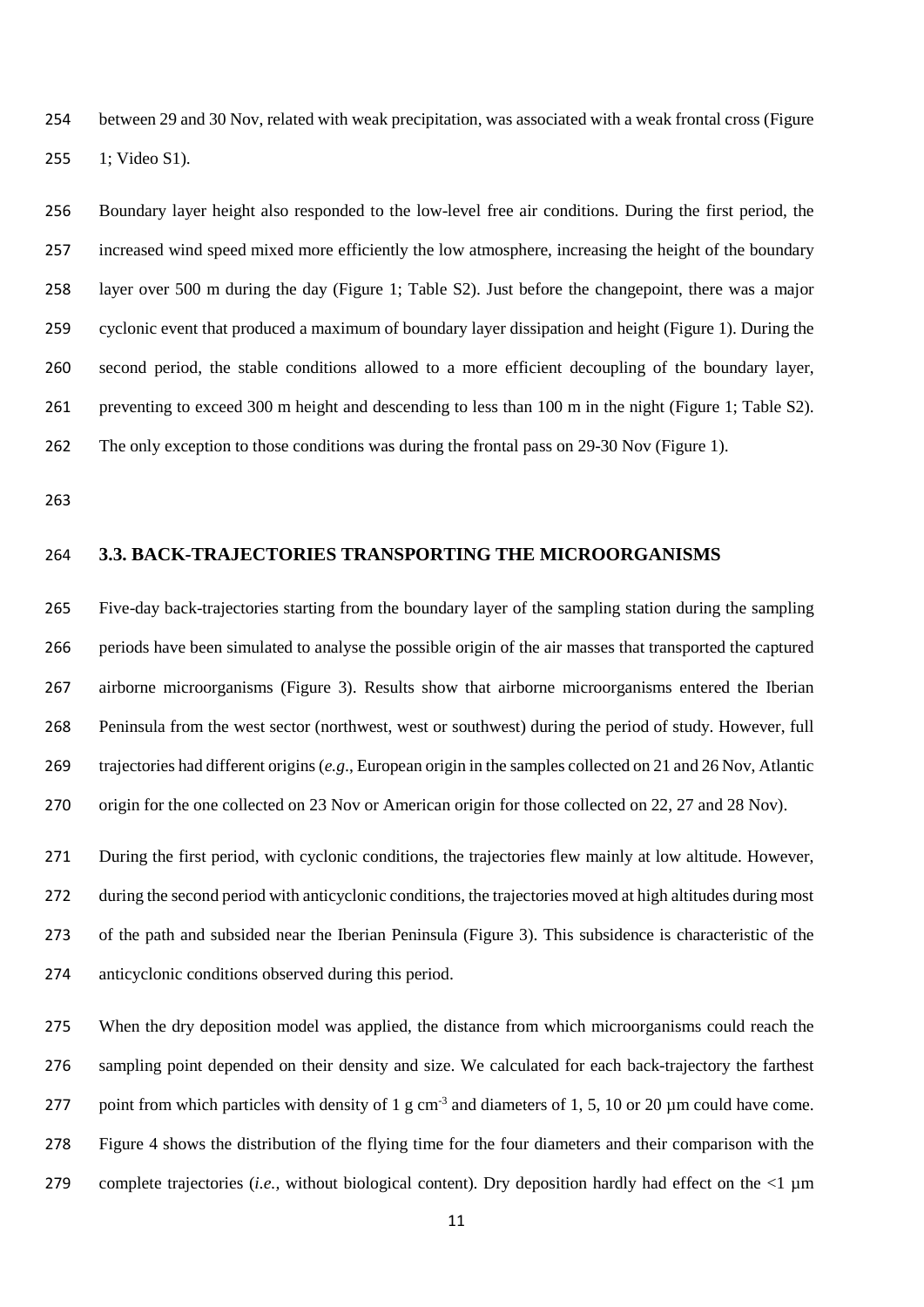spherical particles, so they could have the origin at any point in the complete trajectory. Particles with increased diameter could remain in the air for less hours, which places its possible origin in the western 282 part of the Iberian Peninsula or the Atlantic Ocean. Therefore, particles larger than 20 µm can hardly come from other continental regions.

 Figure 5 shows the time of permanence in the air and back-trajectories (red) of four real non-spherical 285 large microorganisms (length  $> 20 \mu$ m) with different ESD (9.8, 8.2, 7.9 and 6  $\mu$ m) captured in this study compared with the complete trajectory (black). It is observed that, considering the ESD, filamentous 287 microorganisms with lengths  $> 20 \mu m$  could remain in the air for more than 20 hours. However, when the desiccation that these microorganisms could suffer during the fly is considered, the chance of remaining in the air increases much longer. This fact is illustrated in Figure 6, where the dispersion capacities of a 290 captured filamentous cyanobacterium with 92.1 µm length (8.2 µm ESD) are represented for 25%, 50% and 85% of desiccation. The decrease in density allows the cyanobacterium to remain longer in the air. This allows that with sufficient desiccation, this microorganism would have an intercontinental origin (North America) besides the probable local peninsular or nearby Atlantic marine origin. An extreme case 294 of this can be seen in the dispersal capacity of the nearly 400 µm long (28.7 µm ESD) cyanobacterium found in this study. Its possible origin could be only local with a fully hydrated condition (density of 1 g  $\text{cm}^{-3}$ ). However, with a dehydration of 85% (density of 0.15 g cm<sup>-3</sup>), the organism could be transported *ca.* 450 km from the sampling station at the West coast of the Iberian Peninsula (Figure S2).

## **4. DISCUSSION**

 The dispersion of microorganisms through the air constitutes a subject of great interest to the scientific community. Although relevant progress has been done recently, many critical aspects remain to be uncovered. Most published biological studies about airborne microorganisms are focused on the biodiversity using Next Generation Sequencing (NGS) or culture driven experimental designs. Some of them consider back-trajectories, but only few try to explain the interactions between the local atmospheric conditions and the abundance of airborne microorganisms. Moreover, to our knowledge, no study to date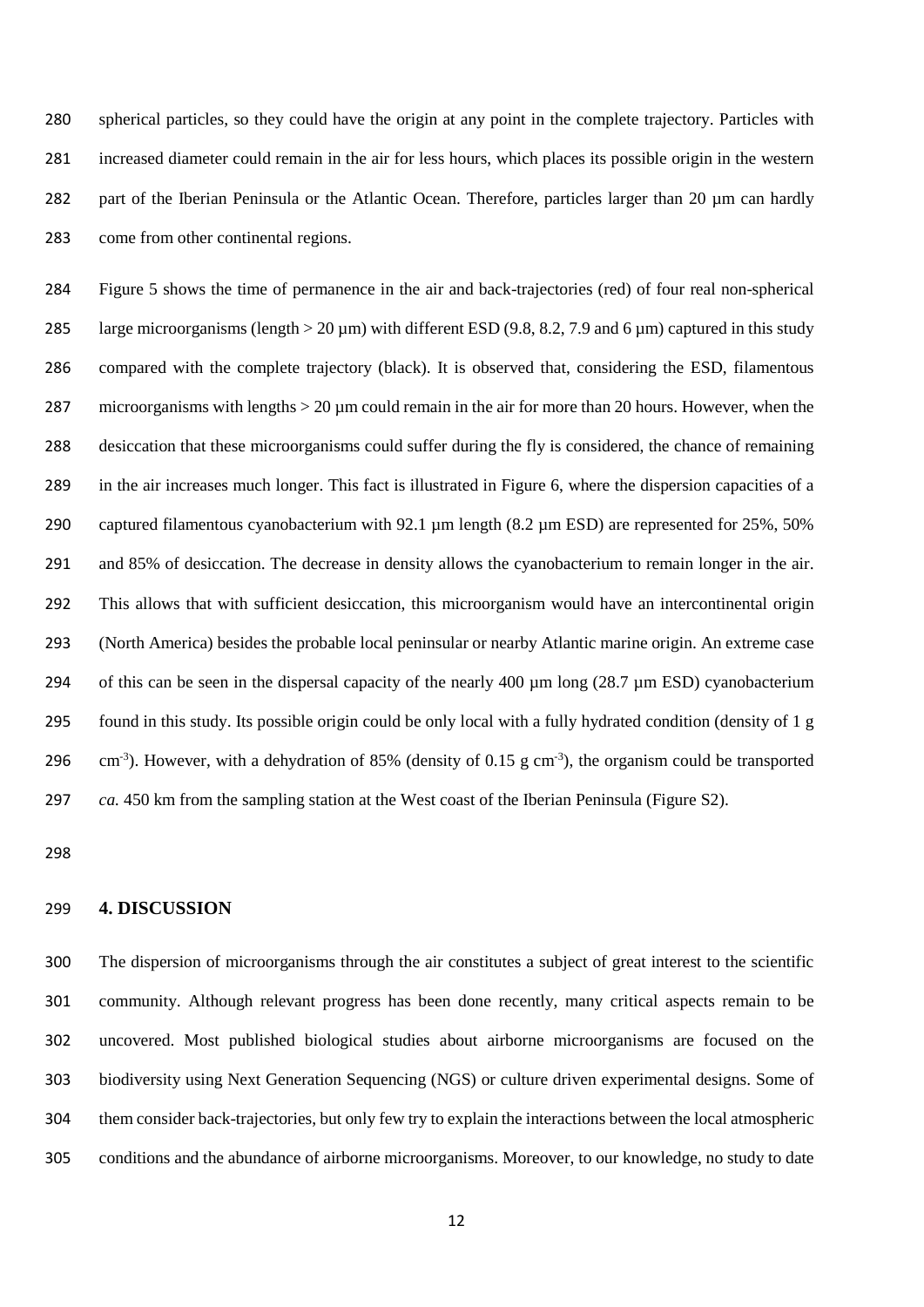has suggested the origin of the microorganisms considering their morphological diversity and desiccation capability.

309 In this study we found similar range of microorganisms  $(10^3 \text{-} 10^4 \text{ microorganisms m}^{-3})$  than other published works on airborne particles over terrestrial environments provided concentrate (Harrison et al., 2005; Bauer et al., 2002). Like these works, we used traditional epifluorescence microscopy techniques to avoid the bias produced by the culture-dependent methods. Most of the airborne cells that we found were small, as in other studies (Mayol et al., 2017, 2014; Bowers et al., 2013; DeLeón-Rodríguez et al., 2013), but to the best of our knowledge the presence of non-spherical large microorganisms, up to almost 400 µm in length, has not been reported so far.

 It is assumed that variability of airborne microbial community abundance is based on sampling location or timing. The highest airborne bacterial abundances correspond to grassland, urban and cropland sites and are observed during summer days in morning and evening hours (Tignat-Perrier et al., 2019; Bowers et al., 2012; Tong & Lighthart, 2000). Nonetheless, our study shows a dynamic behaviour of microorganism abundance with time and with significant evidence of a changepoint at the middle of the experimental period (27 Nov), which corresponds with the variations of the synoptic and local atmospheric conditions. The first period was characterized by a higher concentration of microorganisms that were decreasing over time. The second one, presented a low load of microorganisms with a slight increase at the end of the sampling period.

 The abundance of microorganisms in an air sample depends on two factors: (1) its initial airborne load (Rahav et al., 2019; Xu et al., 2019), and (2) air mass evolution, that is, the balance between deposition (impoverishing the load of microorganisms) and aerosolization (enriching it) (Rahav et al., 2019; Yuan et al., 2017). While the synoptic weather conditions drive where the air mass comes from, the balance between deposition and aerosolization might be driven by the atmospheric local features. Thus, the amount of airborne microorganisms captured at a precise sampling site can be explained, besides the original loading and the trajectory, by the local meteorological characteristics. Cyclonic events typically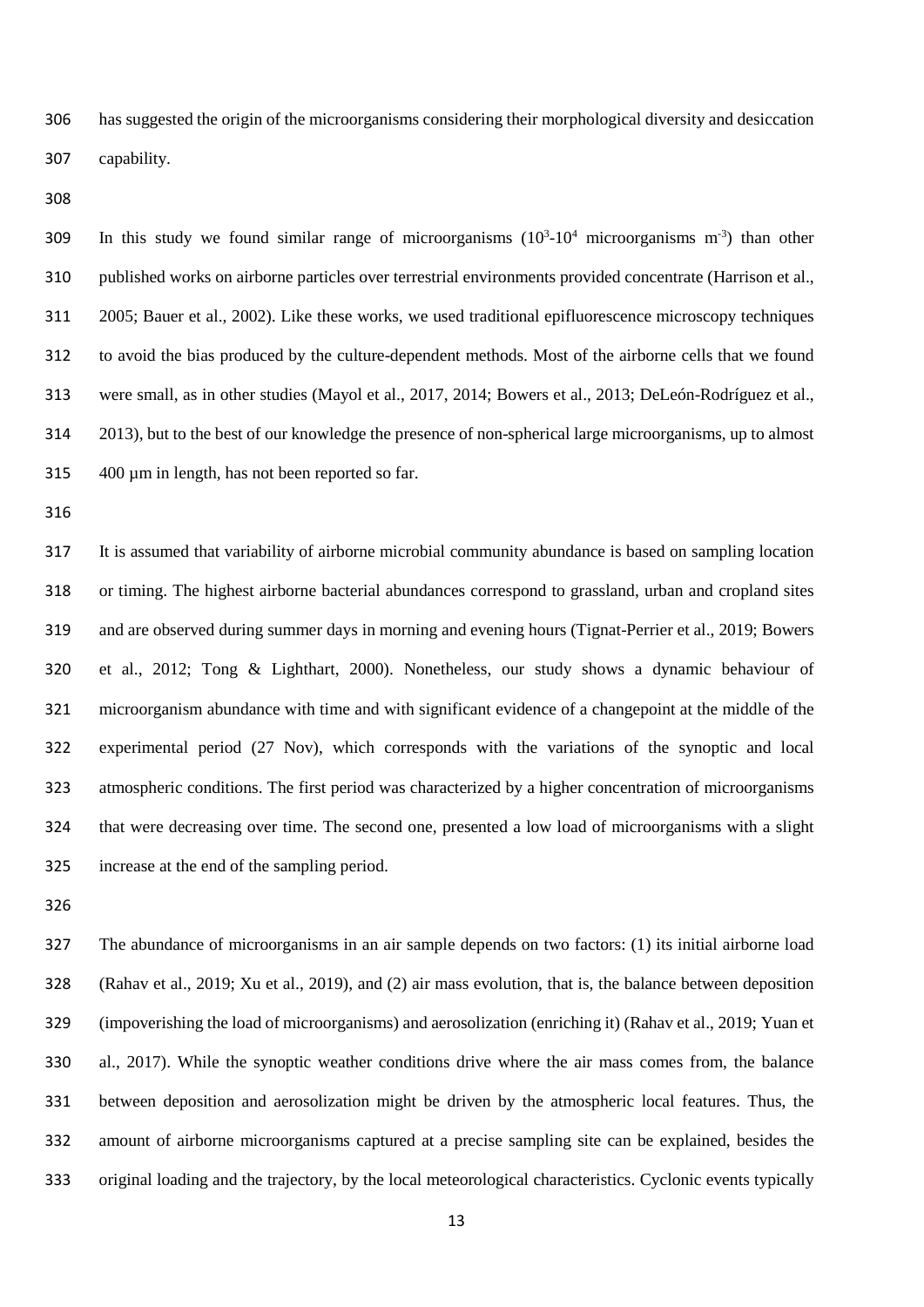present increased wind speeds and frequent precipitation. While precipitation may scavenge the microorganisms of the air column (Yue et al., 2016; Tong and Lighthart, 2000), physical impact of the raindrops on the ground may contribute to the resuspension of the soil microorganisms (Joung et al., 2017; Tong and Lighthart, 2000). Wind speed also contributes to the aerosolization process (Burrows et al., 2009).

 Our results suggest that during the cyclonic period, from 21 to 26 Nov, the aerosolization processes exceeded the deposition of airborne microorganisms producing larger concentrations compared with the anticyclonic period from 27 Nov to 2 Dec. The period with more microorganism abundance was the one with a highest variability. In this case, lagrangian coherent structures that occur more frequently in cyclonic conditions, may have contributed to increase the variability (Garaboa-Paz et al., 2015; Tallapragada et al., 2011). The anticyclonic conditions during the second period produced a stable environment, with low wind speeds and lack of precipitation (except during the cross of a weak front between 29 and 30 Nov). This would lead to steady conditions in the balance between aerosolization and deposition, and hence, to less variability of microorganism abundance. The small rise in microbial abundance recorded during the last samples (30 Nov and 1 and 2 Dec) could be related to a change in the synoptic conditions. Not relevant differences in the abundance of microorganisms between both periods due to their possible origins and geographical routes could be observed. Even though in each period they are variable, many of them are shared between both periods.

 Our results are in agreement with most studies stablishing the small microorganisms (*e.g*., prokaryotes) as dominant in the airborne community (Mayol et al., 2017, 2014; Bowers et al., 2013; DeLeón-Rodríguez et al., 2013). In fact, our samples show a remarkable constant size proportion during our sampling period. This dominance might be a consequence of the size spectrum of terrestrial biosphere: smaller microorganisms are much more abundant in all ecosystem's planet (Bonner, 2006). Likewise, their physical characteristics make them more likely to aerosolization and prone to remain longer in suspension (Wilkinson et al., 2012; Lara et al., 2011; Wilkinson, 2001). Even though the smaller microorganisms are easier to be dispersed and transported long distance than bigger ones, we have observed the presence of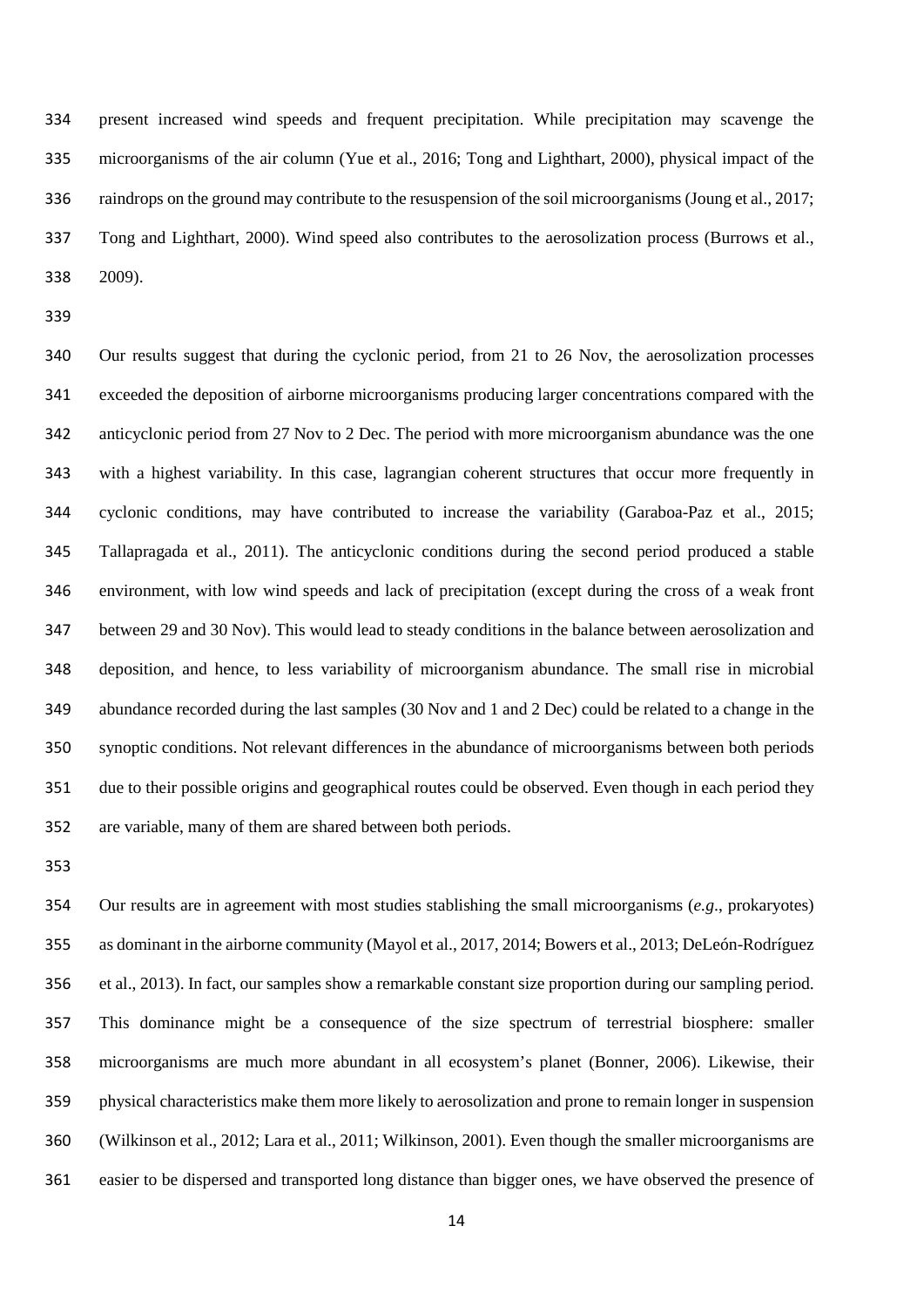long filamentous microorganisms, highlighting the presence of really large microorganisms such as cyanobacteria up to almost 400 µm in length. Previous models in the literature typically considered the biological particles (pollen grains and spores) and dust, as spheres of unit density for simplicity (Monteith & Unsworth, 2008). Models based on spherical particles like Wilkinson's (Wilkinson et al., 2012) suggest similar results to those we have obtained. Microorganisms with diameter in the range of 1-5 µm show a remarkable successful aerial dispersal. For 20 μm diameter particles is very unlikely to be air dispersed (should deposit soon after aerosolization) and impossible for higher than 60 µm.

 Wilkinson et al. (2012) proposed possible, but unusual, dispersal of big microorganisms on a large-scale by connections with unusual climatic events, such as dust storms, the migration of birds or air travel by human. However, most microorganisms are rod-like or filamentous and frequently their dimension exceeds 20 µm in length. In this contribution we show that when the size of these real long microorganisms is transformed into equivalent size (ESD), the sizes of microorganisms rarely exceed 10 µm. The dry deposition model implemented with the ESD indicate that those long microorganisms can be transported over long distances. This fact is favoured when realistic drying capacity in the models is also taken into account. When we incorporate ESD and potential dehydration in back-trajectories simulations, even quite long microorganisms can remain periods of more than 20 hours in the air, arriving from quite distant locations, without ruling out that they may also have a closer origin. This is of great importance for ecosystems such hot deserts or poles (Antony et al., 2016; Crits-Christoph et al., 2016), where dehydration can be up to 98%. In this case, the dispersion of these non-spherical microorganisms is further increased by density reduction. The dispersion model that we show here allows for explaining the possible long-distance dispersal of different genera of microorganisms recorded in various studies (Uetake et al., 2020; Archer et al. 2019; Mayol et al., 2017; Fahlgren et al., 2010). This provides an explanation of the appearance of microorganisms from ecosystems that do not exist in the vicinity of the sampling point, with individuals that are not evenly distributed throughout the planet (Brinkmeyer et al., 2003). The results presented here help to explain why dispersal limitation is low in microorganisms and support the Baas Becking (1934) assumption that '*everything is everywhere: but the environment selects',*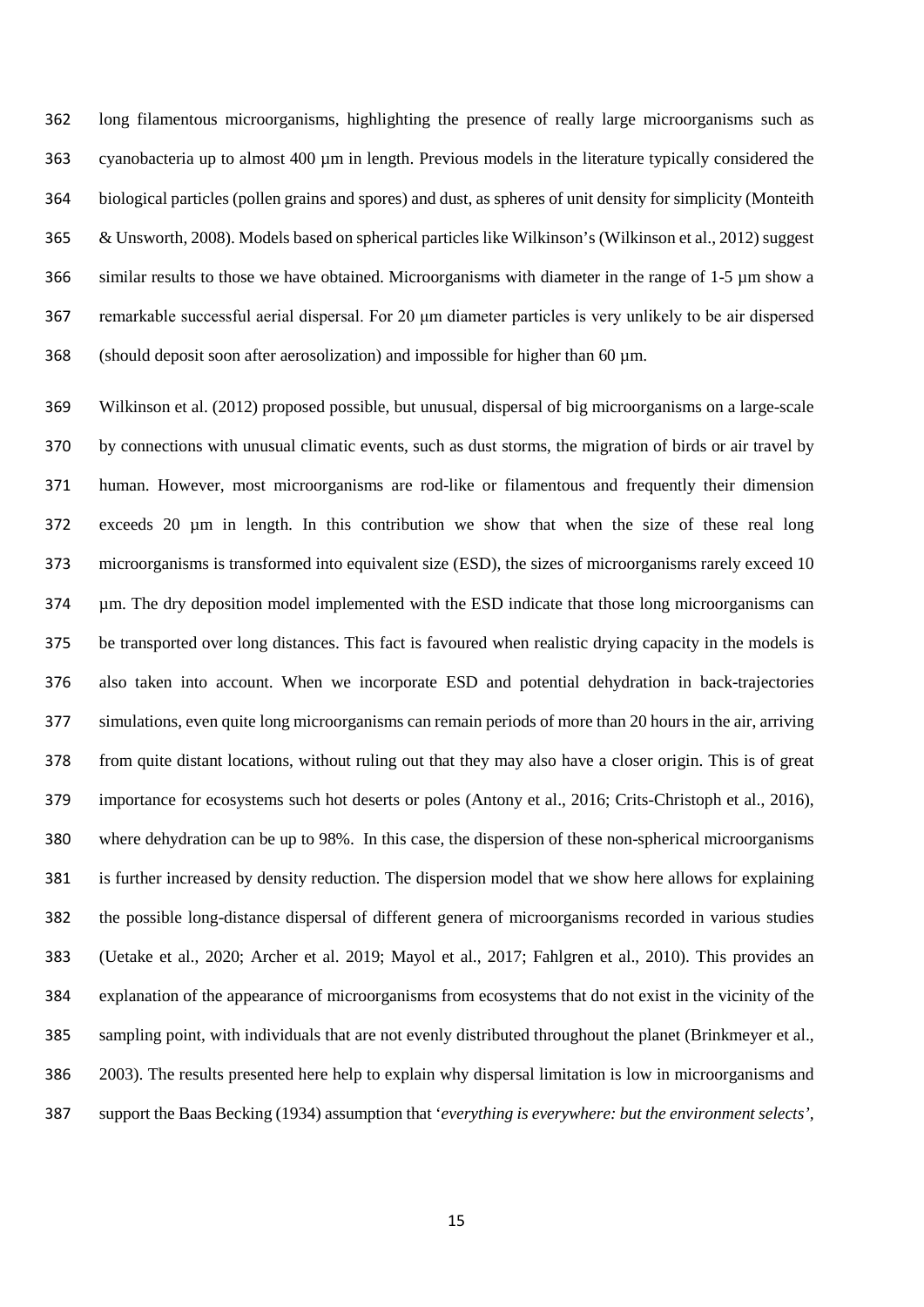as well as a possible global-scale atmospheric dispersion of microorganisms (Griffin et al*.*, 2017; Smith, 2013; DeWit & Bouvier, 2006; Bass-Becking, 1934).

## **5. CONCLUSION**

 In this study we explain the differences in abundance of the airborne organisms in relationship to the changing meteorological conditions at local and large scale. Our main contribution to the study of this relationship is to considerer atmospheric conditions as a whole and not as series of meteorological independent variables. We also explore the origin of these microorganisms considering back-trajectories taking into account morphological and biological features as size and desiccation capability.

 The results presented here provide a snapshot of a non-constant pattern of the abundance of the airborne 398 microorganisms (ranging from 1.31 x  $10^3$  to 2.69 x  $10^4$  microorganisms m<sup>-3</sup> of air) and its relationship with the local atmospheric conditions and characteristics of air masses that carry them. No one weather parameter alone explains the changes in microbial concentration, but it is found that the local weather conditions, as a whole, have a high influence on abundance. Despite the changes in microbial concentrations, the proportion of prokaryotes and eukaryotes are stable over time, with a dominance by small microorganisms between 1-5 µm. However, our results are an evidence of the presence and the dispersal capacity of long microorganisms (>20 µm long), mainly cyanobacteria and eukaryotic algae with elongated shape, highlighting the presence of microorganisms with lengths up to 400 µm. Captures of microorganisms of the size of those we found in our experiment have been seldom reported. This is attributed to the fact that these organisms do not have the capacity for resuspension and dispersion due to their density. However, the incorporation of the equivalent size and the desiccation of non-spherical microorganisms into the dry deposition model to simulate the trajectories indicates that such organisms could come from locations hundreds of kilometres from where they were captured. Nonetheless, these results do not rule out the possible nearby origin. This provides an explanation of the appearance of microorganisms typical from ecosystems that do not exist in the vicinity of the sampling point. We believe it is necessary to continue with monitoring of airborne microorganisms around our planet from a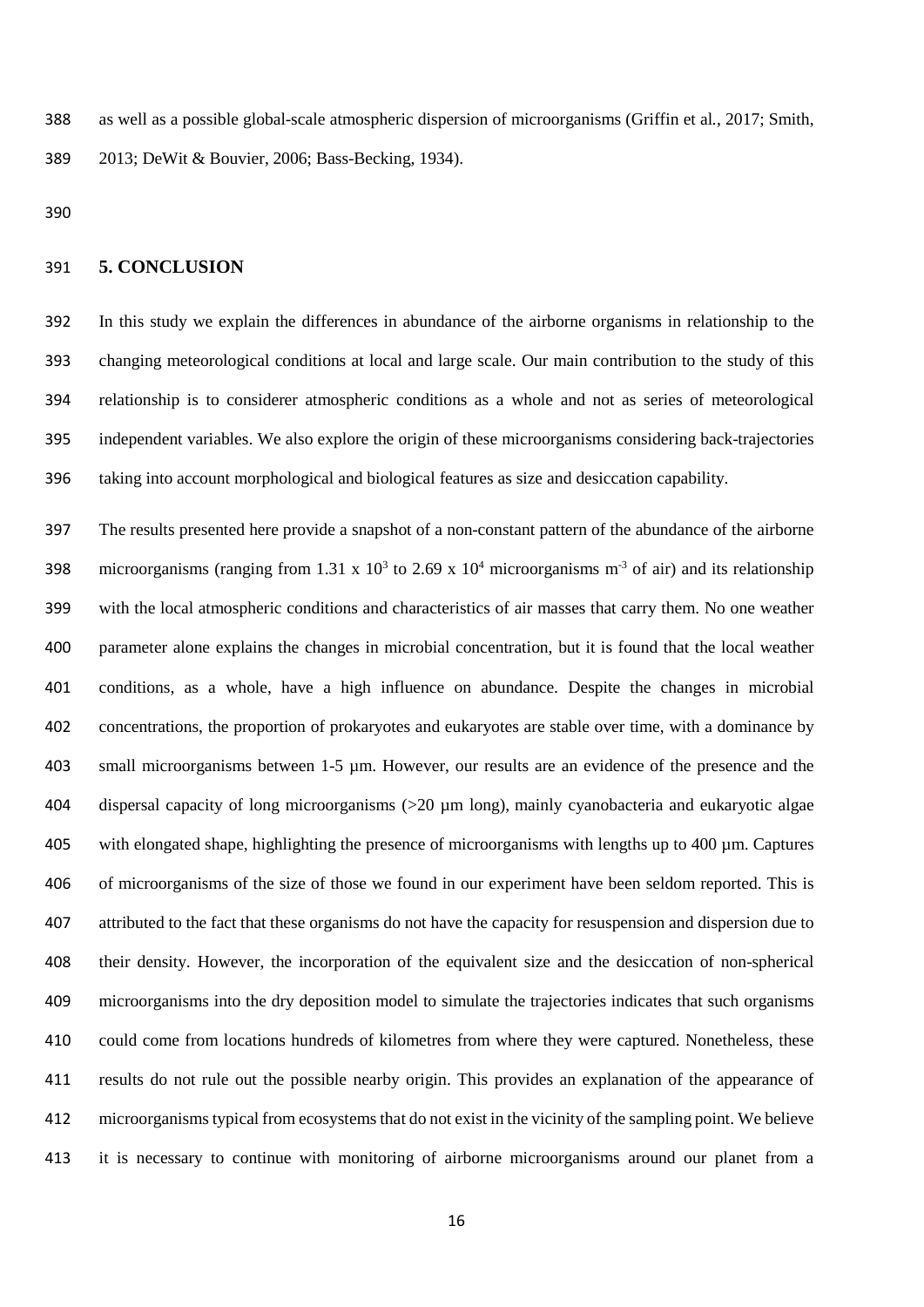multidisciplinary perspective, including biology, physics, meteorology and statistics. This would allow to understand better the limits of dispersal of microorganisms, their relationship with the atmosphere and their possible global-atmospheric dispersion of great importance for numerous fields of study.

## **6. AUTHOR CONTRIBUTIONS**

 SGal and AQ designed the experiments. SGal collected the samples. SGal analyzed the experimental data and wrote the initial manuscript. AJ and SGon made the modelling and the analysis of the back-trajectories of air masses. AJ and SGal performed the statistical analysis. AQ and AJ acquired the financial support for the project leading to this publication. All authors contributed to the conceptualization of the research and to the writing of the final manuscript.

#### **7. FUNDING**

 This work was supported by the Spanish Agencia Estatal de Investigación (AEI) and Fondo Europeo de Desarrollo Regional (FEDER), Grant CTM2016-79741-R. SGal was supported by a Fomento de la Investigación-aid fellowship Master Studies-UAM 2019 from Universidad Autónoma de Madrid.

#### **8. ACKNOWLEDGEMENTS**

 The authors acknowledge the computer resources, technical expertise and assistance provided by the Centro de Computación Científica at the Universidad Autónoma de Madrid (CCC-UAM). The authors gratefully acknowledge the NOAA Air Resources Laboratory (ARL) for the provision of the HYSPLIT transport and dispersion model. Special thanks to Pablo Almela and Pedro Mustieles for helpful discussions and their help for sampling.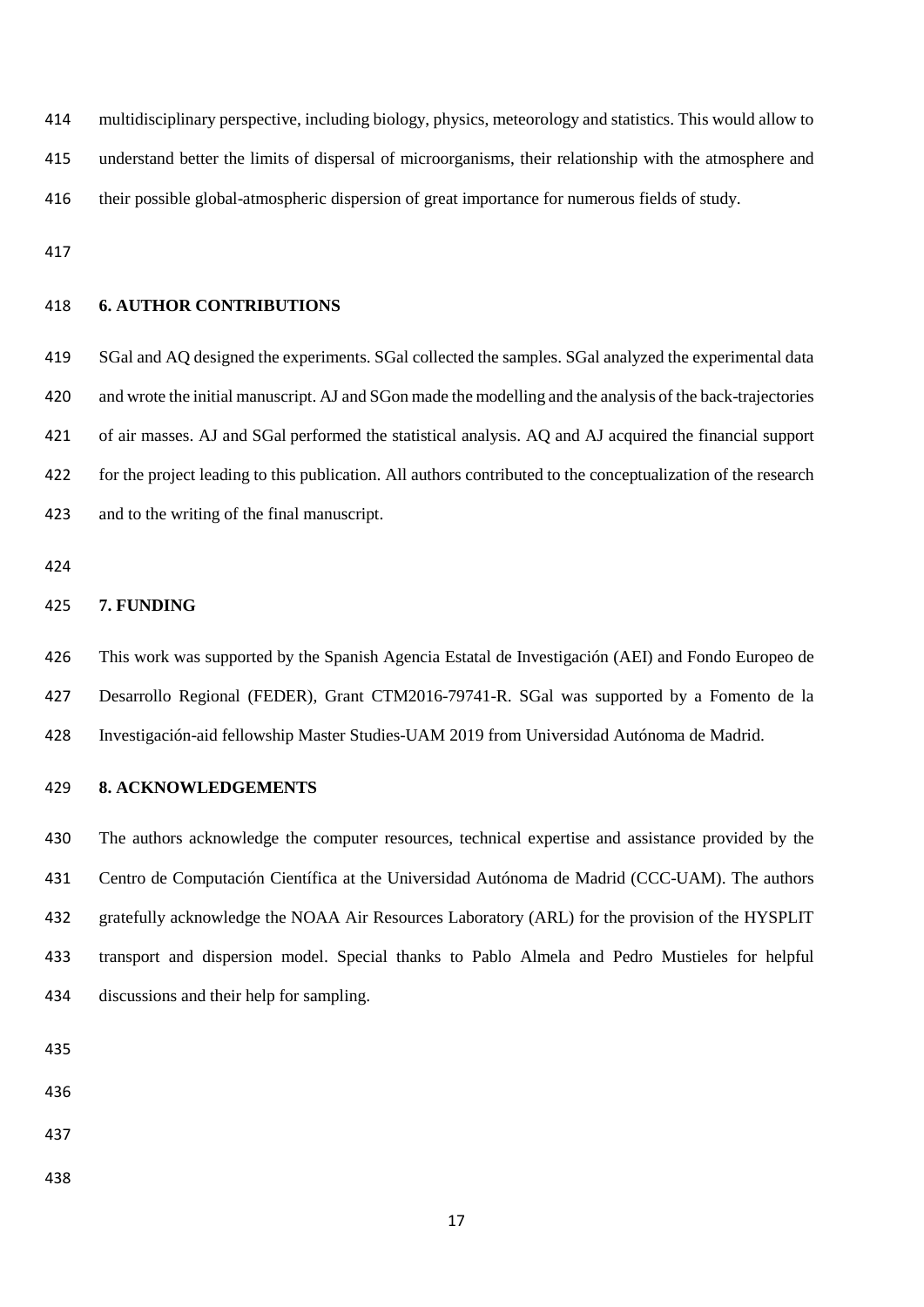| 439 |  |  | <b>9. REFERENCES</b> |
|-----|--|--|----------------------|
|-----|--|--|----------------------|

| ×<br>۰, |  |
|---------|--|
|---------|--|

 Antony, R., Sanyal, A., Kapse, N., Dhakephalkar, P.D., Thamban, M., & Nair, S. (2016). Microbial communities associated with Antarctic snow pack and their biogeochemical implications. *Microbiological Research, 192*: 192-202. <https://doi.org/10.1016/j.micres.2016.07.004> Archer, S.D.J., Lee, K.C., Caruso, T., Maki, T., Lee, C. K., Cary, S. C., Cowan, D. A., Maestre, F. T., & Pinting, S. B. (2019). Airborne microbial transport limitation to isolated Antarctic soil habitats. *Nature Microbiology, 4*: 925–932. <https://doi.org/10.1038/s41564-019-0370-4> Baas-Becking, L.G.M. (1934). *Geobiologie of inleiding tot de milieukunde*. La Haya, Amsterdam: W.P. Van Stockum & Zoon. Bauer, H., Kasper-Giebl, A., Löflund, M., Giebl, H., Hitzenberger, R., Zibuschka, F., & Puxbaum, H. (2002). The contribution of bacteria and fungal spores to the organic carbon content of cloud water, precipitation and aerosols. *Atmospheric Research, 64*(1): 109-119[. https://doi.org/10.1016/S0169-8095\(02\)00084-4](https://doi.org/10.1016/S0169-8095(02)00084-4) Bellinguer, E.G., & Sigee, D.C. (2014). *Freshwater algae: identification, enumeration and use as bioindicators*. Oxford, United Kingdom: John Willey & Sons. Bonner, J.T. (2006). *Why size matters: from bacteria to blue whales*. New York, United States: Princeton University Press. Bowers, R. M., Clements, N., Emerson, J. B., Wiedinmyer, C., Hannigan, M. P., & Fierer, N. (2013). Seasonal variability in bacterial and fungal diversity of the near-surface atmosphere. *Environmental Science & Technology, 47*(21): 12097– 12106.<https://doi.org/10.1021/es402970s> Bowers, R. M., McCubbin, I. B., Hallar, A. G., & Fierer, N. (2012). Seasonal variability in airborne bacterial communities at a high-elevation site. *Atmospheric Environment, 50*: 41-49[. https://doi.org/10.1016/j.atmosenv.2012.01.005](https://doi.org/10.1016/j.atmosenv.2012.01.005) Brinkmeyer, R., Knittel, K., Jürgens, J., Weyland, H., Amann, R. & Helmke, E. (2003). Diversity and structure of bacterial communities in Arctic versus Antarctic pack ice. *Applied and Environmental Microbiology, 69*(11): 6610-6619. <https://doi.org/10.1128/AEM.69.11.6610-6619.2003>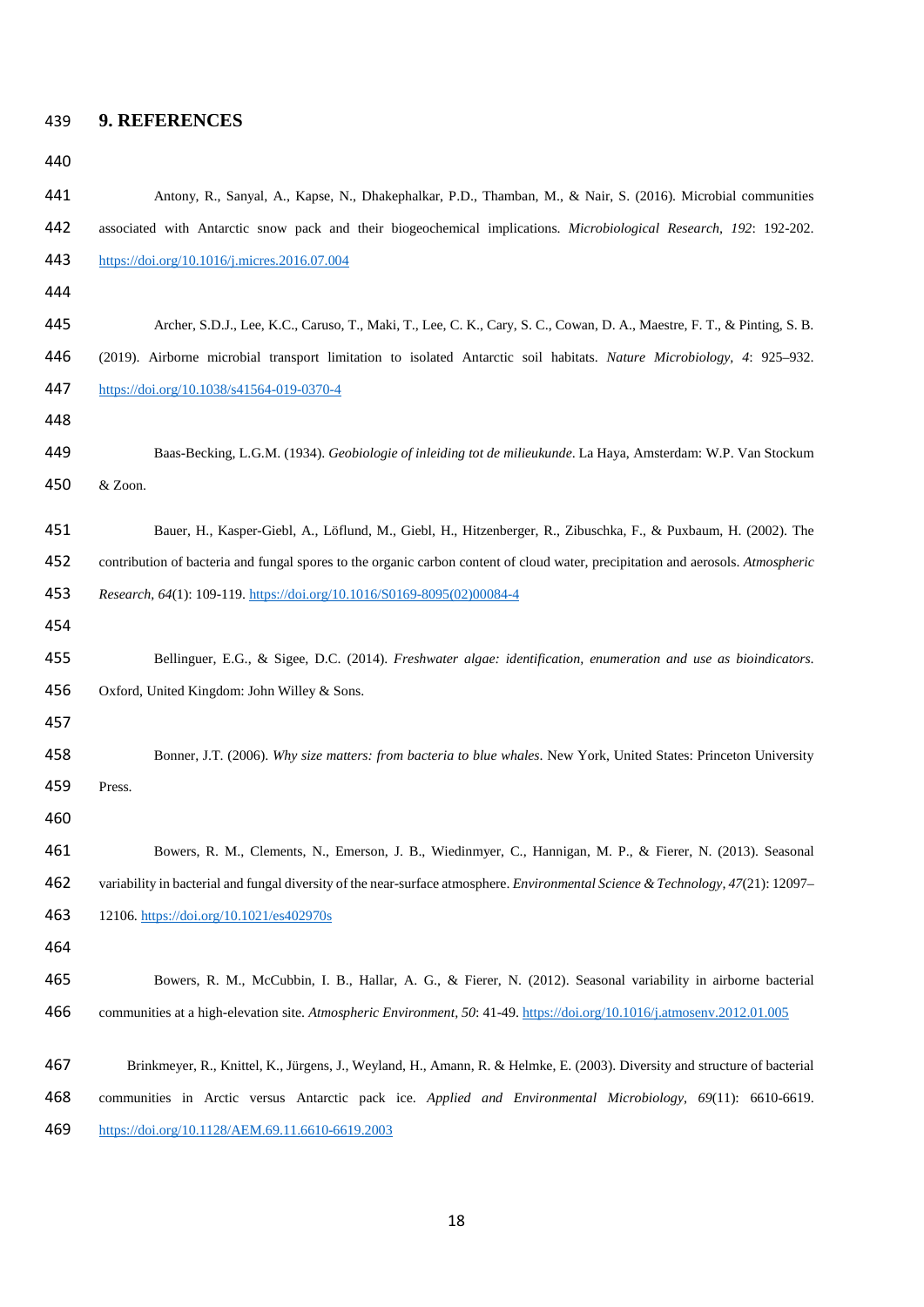| 470 | Burrows, S.M., Elbert, W., Lawrence, M.G., & Pöschl, U. (2009). Bacteria in the global atmosphere - part 1: review and        |
|-----|-------------------------------------------------------------------------------------------------------------------------------|
| 471 | synthesis of literature data for different ecosystems. Atmospheric Chemistry and Physics, 9(23): 9263-9280.                   |
| 472 | https://doi.org/10.5194/acp-9-9263-2009                                                                                       |
| 473 | Cáliz, J., Triadó-Margarit, X., Camarero, L., & Casamayor, E. O. (2018). A long-term survey unveils strong seasonal           |
| 474 | patterns in the airborne microbiome coupled to general and regional atmospheric circulations. Proceedings of the National     |
| 475 | Academy of Sciences of the United States of America, 115(48): 12229-12234. https://doi.org/10.1073/pnas.1812826115            |
| 476 |                                                                                                                               |
| 477 | Carvalho, E., Sindt, C., Verdier, A., Galan, C., O'Donoghue, L., Parks, S., & Thibaudon, M. (2008). Performance of            |
| 478 | the Coriolis air sampler, a high-volume aerosol-collection system for quantification of airborne spores and pollen grains.    |
| 479 | Aerobiologia, 24(4): 191-201. https://doi.org/10.1007/s10453-008-9098-y                                                       |
| 480 |                                                                                                                               |
| 481 | Chen, W., & Fryrear, D. W. (2001). Aerodynamic and geometric diameters of airborne particles. Sedimentary Research,           |
| 482 | 71(3): 365-371. https://doi.org/10.1306/2DC4094A-0E47-11D7-8643000102C1865D.                                                  |
| 483 |                                                                                                                               |
| 484 | Crits-Christoph, A., Robinson, C.K., Ma, B., Ravel, J., Wierzchos, J., Ascaso, C., Artieda, O., Souza-Egipsy, V.,             |
| 485 | Casero, M.C., & DiRuggiero, J. (2016). Phylogenetic and functinal substrate specifity for endolithic microbial communities in |
| 486 | hyper-arid environments. Frontiers in Microbiology, 7(301). https://doi.org/10.3389/fmicb.2016.00301                          |
| 487 |                                                                                                                               |
| 488 | DeLeón-Rodríguez, N., Lathem, T. L., Rodríguez-R, L. M., Barazesh, J. M., Anderson, B. E., Beyersdorf, A., Ziemba,            |
| 489 | L. D., Bergin, M., Nenes, A., & Konstantinidis, K. T. (2013). Microbiome of the upper troposphere: Species composition and    |
| 490 | prevalence, effects of tropical storms, and atmospheric implications. Proceedings of the National Academy of Sciences of the  |
| 491 | United States of America, 110(7): 2575-2580. https://doi.org/10.1073/pnas.1212089110                                          |
| 492 |                                                                                                                               |
| 493 | DeWit, R. & Bouvier, T. (2006). 'Everything is everywhere, but, the environment selects'; what did Baas Becking and           |
| 494 | Beijerinck really say?. Environmental Microbiology, 8(4): 755-758. https://doi.org/10.1111/j.1462-2920.2006.01017.x           |
| 495 |                                                                                                                               |
| 496 | Dong, L., Qi, J., Shao, C., Zhong, X., Gao, D., Cao, W., Gao, J., Bai, R., Long, G., &Chu, C. (2016). Concentration           |
| 497 | and size distribution of total airborne microbes in hazy and foggy weather. Science of the Total Environment, 541: 1011-1018. |
| 498 | https://doi.org/10.1016/j.scitotenv.2015.10.001                                                                               |
| 499 |                                                                                                                               |
| 500 | Fahlgren, C., Hagström, A., Nilsson, D., & Zweifel, U. I. (2010). Annual variations in the diversity, viability and origin    |
| 501 | of airborne bacteria. Applied and Environmental Microbiology, 76(9): 3015-2025. https://doi.org/10.1128/AEM.02092-09          |
| 502 |                                                                                                                               |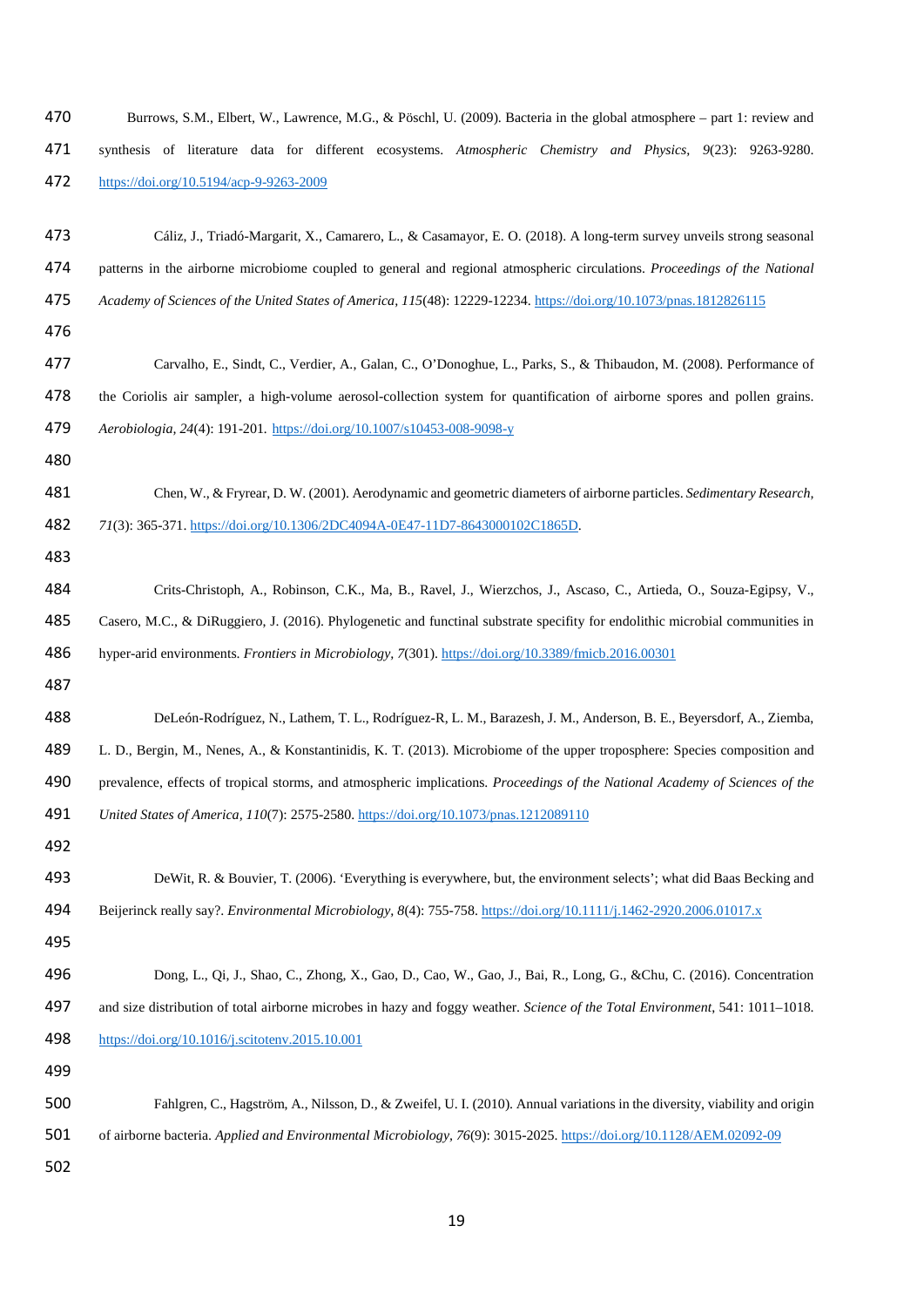| 503 | Fröhlich-Nowoisky, J., Kampf, C. J., Weber, B., Huffman, J. A., Pöhlker, C., Andreae, M. O., Lang-Yona, N., Burrows,                |
|-----|-------------------------------------------------------------------------------------------------------------------------------------|
| 504 | S. M., Gunthe, S. S., Elbert, W., Su, H., Hoor, P., Thines, E., Hoffmann, T., Després, V.R., & Pöschl, U. (2016). Bioaerosols in    |
| 505 | interactions.<br>346-376.<br>Earth<br>system:<br>Climate,<br>health,<br>and<br>ecosystem<br>Atmospheric<br>Research,<br>182:<br>the |
| 506 | https://doi.org/10.1016/j.atmosres.2016.07.018                                                                                      |
| 507 |                                                                                                                                     |
| 508 | Garaboa-Paz, D., Eiras-Barca, J., Huhn, F., & Pérez-Muñuzuri, V. (2015). Lagrangian coherent structures along                       |
| 509 | atmospheric rivers. Chaos: An Interdisciplinary Journal of Nonlinear Science, 25(6): 063105. https://doi.org/10.1063/1.4919768      |
| 510 |                                                                                                                                     |
| 511 | Griffin, D. W., González-Martín, C., Hoose, C. & Smith, D. (2017). Global-scale atmospheric dispersion of                           |
| 512 | microorganisms. In Delort, A. M., & Amato, P. (Eds.), Micobiology of Aerosols (pp. 155-194). Hoboken, United States: John           |
| 513 | Wiley & Sons.                                                                                                                       |
| 514 |                                                                                                                                     |
| 515 | Grinn-Gofrori, A., & Strzelczak, A. (2013). Changes in concentration of Alternaria and Cladosporium spores during                   |
| 516 | summer storms. International Journal of Biometeorology, 57(5): 759-768. https://doi.org/10.1007/s00484-012-0604-0                   |
| 517 |                                                                                                                                     |
| 518 | Harrison, R., Jones, A., Biggins, P., Pomeroy, N., Cox, C., Kidd, S., Hobman, J., Brown, N., & Beswick, A. (2005).                  |
| 519 | Climate factors influencing bacterial count in background air samples. International Journal of Biometeorology, 49(3): 167–178.     |
| 520 | https://doi.org/10.1007/s00484-004-0225-3                                                                                           |
| 521 |                                                                                                                                     |
| 522 | Holzinger, A., & Karsten, U. (2013). Desiccation stress and tolerance in green algae: consequences for ultrastructure,              |
| 523 | physiological and molecular mechanisms. Frontiers in Plant Science, 4: 327. https://doi.org/10.3389/fpls.2013.00327                 |
| 524 |                                                                                                                                     |
| 525 | Joung, Y.S., Ge, Z., & Buie, C.R. (2017). Bioaerosol generation by raindrops on soil. Nature Communications, 8:                     |
| 526 | 14668. https://doi.org/10.1038/ncomms14668                                                                                          |
| 527 |                                                                                                                                     |
| 528 | Komarek, J., Kaštovský, J., Mares, J., & Johansen, J.R. (2014). Taxonomic classification of cyanoprokaryotes                        |
| 529 | (cyanobacterial genera) 2014, using a polyphasic approach. Preslia, 86(4): 295-335.                                                 |
| 530 |                                                                                                                                     |
| 531 | Mayol, E., Arrieta, J.M., Jiménez, M.A., Martínez-Asensio, A., Carcías-Bonet, N., Dachs, J., González-Gaya, B.,                     |
| 532 | Royer, S.J., Benítez-Barrios, V.M., Fraile-Nuez, E., & Duarte, C.M. (2017). Long-range transport of airborne microbes over the      |
| 533 | global tropical and subtropical ocean. Nature Communications, 8(201). https://doi.org/10.1038/s41467-017-00110-9                    |
| 534 |                                                                                                                                     |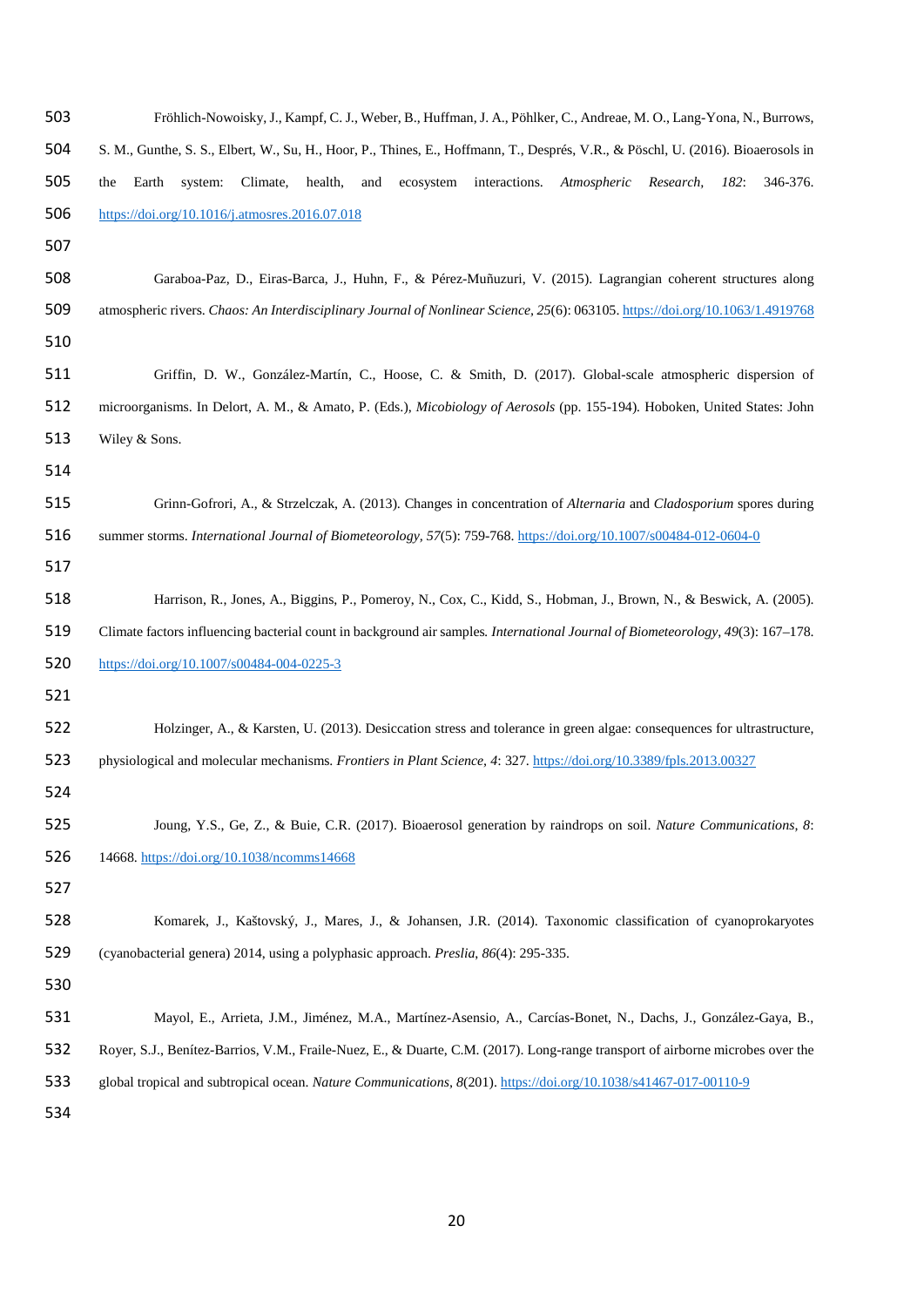| 535 | Mayol, E., Jiménez, M.A., Herndl, G.J., Duarte, C.M., & Arrieta, J.M. (2014). Resolving the abundance and air-sea                        |
|-----|------------------------------------------------------------------------------------------------------------------------------------------|
| 536 | North<br>Atlantic<br>Ocean.<br>Frontiers<br>fluxes<br>of<br>airborne<br>microorganisms<br>in<br>the<br>in<br>Microbiology,<br>$5(557)$ . |
| 537 | https://doi.org/10.3389/fmicb.2014.00557                                                                                                 |
| 538 |                                                                                                                                          |
| 539 | Meola, M., Lazzaro, J., & Zeyer, J. (2015). Bacterial composition and survival on Sahara dust particles transported to                   |
| 540 | the European Alps. Frontiers in Microbiology, 6(1454): 1-17. https://doi.org/10.3389/fmicb.2015.01454                                    |
| 541 |                                                                                                                                          |
| 542 | Monteil, C. L., Bardin, M., & Morris, C. E. (2014). Features of air masses associated with the deposition of                             |
| 543 | Pseudomonas syringae and Botrytis cinerea by rain and snowfall. The ISME Journal, 8(11): 2290-2304.                                      |
| 544 | https://doi.org/10.1038/ismej.2014.55                                                                                                    |
| 545 |                                                                                                                                          |
| 546 | Monteith, J. L., & Unsworth, M. H. (2008). Principles of environmental physics, 3rd edition. Amsterdam: Academic                         |
| 547 | Press.                                                                                                                                   |
| 548 | Morris, C.E., Kindel, L. L., Xiao, K., Prior, P., & Sands, D.C. (2007). Surprising niche for the plant pathogen                          |
| 549 | Pseudomonas syringae. Infection, Genetics and Evolution, 7(1): 84-92. https://doi.org/10.1016/j.meegid.2006.05.002                       |
| 550 |                                                                                                                                          |
| 551 | Mueller-Annealing, L., Mavol., E., Peters, J. M., & Thorne, P. S. (2004). Ambient endotoxin concentrations in PM10                       |
| 552 | from Southern California. Environmental Health Perspectives, 112(5): 583-588. https://doi.org/10.1289/ehp.6552                           |
| 553 |                                                                                                                                          |
| 554 | Mouli, P., Mohan, S., & Reddy, S. (2005). Assessment of microbial (bacteria) concentrations of ambient air at semi-                      |
| 555 | arid urban region: influence of meteorological factors. Applied Ecology and Environmental Research, 3(2): 139-149.                       |
| 556 | https://doi.org/10.15666/aeer/0302_139149                                                                                                |
| 557 |                                                                                                                                          |
| 558 | Lara, E., Heger, T. J., Scheihing, R., & Mitchell, E. A. D. (2011). COI gene and ecological data suggest size-dependent                  |
| 559 | high dispersal and low intra-specific diversity in free-living terrestrial protists (Euglyphida: Assulina). Journal of Biogeography,     |
| 560 | 38(4): 640-650. https://doi.org/10.1111/j.1365-2699.2010.02426.x                                                                         |
| 561 |                                                                                                                                          |
| 562 | Lee, H. B. (2008). Using the chow test to analyze regression discontinuities. Tutorials in Quantitative Methods for                      |
| 563 | Psychology, 4(2): 46-50. https://doi.org/10.20982/tqmp.04.2.p046                                                                         |
| 564 |                                                                                                                                          |
| 565 | Pettitt, A. (1979). A non-parametric approach to the change-point problem. Applied Statistics, 28(2): 126.                               |
| 566 | https://doi.org/10.2307/2346729                                                                                                          |
| 567 |                                                                                                                                          |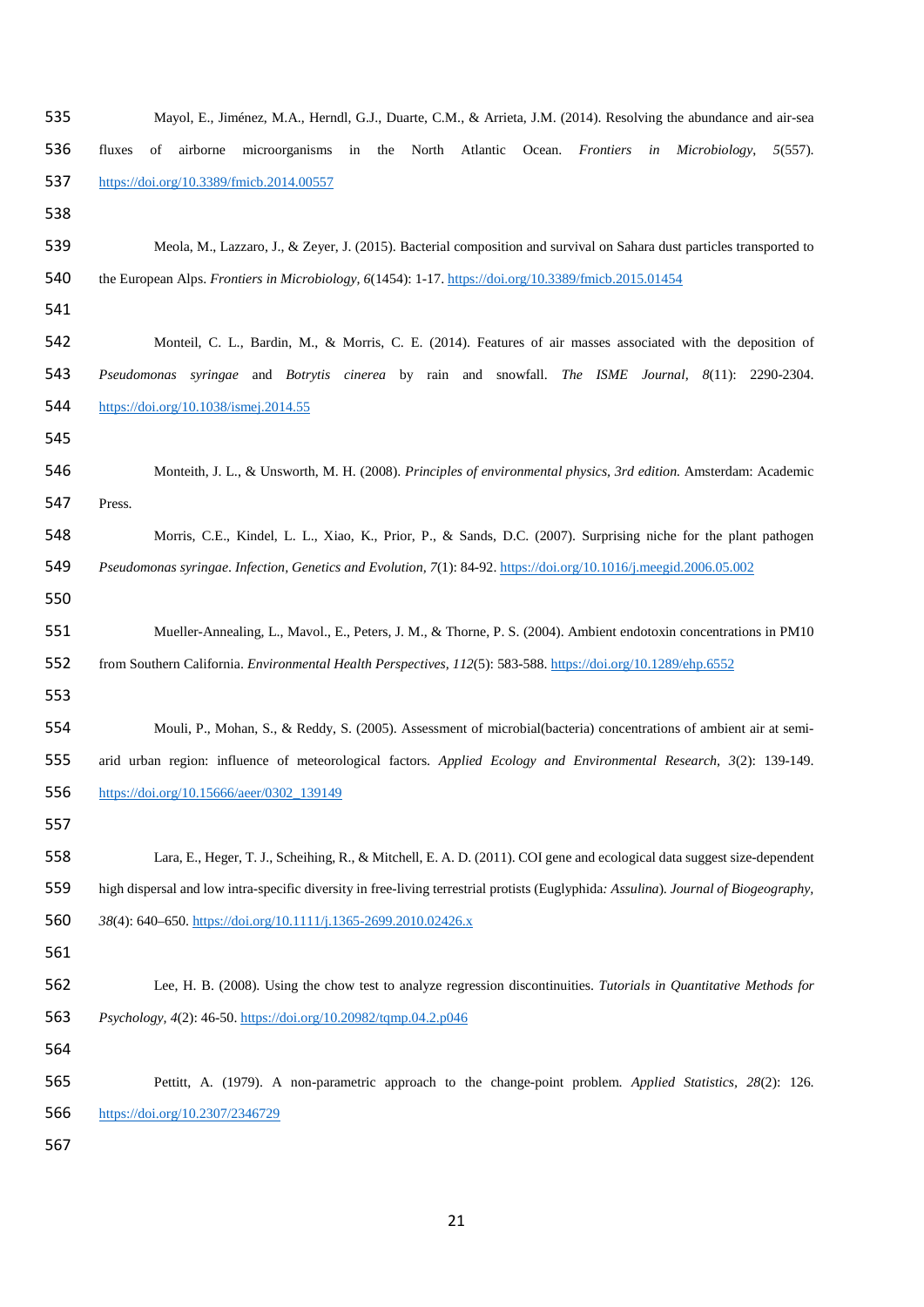| 568 | Pohlert, T. (2016). trend: non-parametric trend tests and change-point detection. R package version 1.1.4.                              |
|-----|-----------------------------------------------------------------------------------------------------------------------------------------|
| 569 | https://CRAN.R-project.org/package=trend                                                                                                |
| 570 |                                                                                                                                         |
| 571 | Potts, M. (1999). Mechanisms of desiccation tolerance in cyanobacteria. European Journal of Phycology, 34(4): 319–                      |
| 572 | 328. https://doi.org/10.1080/09670269910001736382                                                                                       |
| 573 |                                                                                                                                         |
| 574 | Porter, K. G., & Feig, Y. S. (1980). The use of DAPI for identifying and counting aquatic microflora. Limnology and                     |
| 575 | Oceanography, 25(5): 943-948. https://doi.org/10.4319/lo.1980.25.5.0943                                                                 |
| 576 |                                                                                                                                         |
| 577 | Rahav, E., Belkin, N., Paytan, A., & Herut, B. (2019). The relationship between air-mass trajectories and the abundance                 |
| 578 | of dust-borne prokaryotes at the SE Mediterranean Sea. Atmosphere, 10(5): 280. https://doi.org/10.3390/atmos10050280                    |
| 579 |                                                                                                                                         |
| 580 | Šantl-Temkiv, T., Gosewinkel, U., Starnawski, P., Lever, M., & Finster, K. (2018). Aeolian dispersal of bacteria in                     |
| 581 | Southwest Greenland: their sources, abundance, diversity and physiological states. FEMS Microbiology Ecology, 94(4): 1-10.              |
| 582 | https://doi.org/10.1093/femsec/fiy031                                                                                                   |
| 583 |                                                                                                                                         |
| 584 | Seinfeld, J.H., & Pandis, S.N. (1998). Atmospheric chemistry and physics. New York, United Stated: Wiley.                               |
| 585 |                                                                                                                                         |
| 586 | Setti, L., Passarini, F., De Gennaro, G., Barbieri, P., Perrone, M. G., Borelli, M., Palmisani, J., Di Gilio, A., Piscitelli,           |
| 587 | P., & Miani, A. (2020). Airborne transmission route of COVID-19: why 2 meters/6 feet of interpersonal distance could not be             |
| 588 | enough.<br>Environmental<br>Research<br>Public<br>Health,<br>$17(8)$ :<br>2932.<br><i>International</i><br>Journal<br>$\sigma f$<br>and |
| 589 | https://doi.org/10.3390/ijerph17082932                                                                                                  |
| 590 |                                                                                                                                         |
| 591 | Sherr, E., Caron, D. R., & Sherr, B. F. (1993). Staining of heterotrophic protists for visualization via epifluorescence                |
| 592 | microscopy. In P. K. Kemp, B. F. Sherr, E. Sherr, & J. J. Cole (Eds.), Handbook of methods in aquatic microbial ecology (pp.            |
| 593 | 213-228). New York: CRC Press.                                                                                                          |
| 594 |                                                                                                                                         |
| 595 | Smith, D. J. (2013). Aeroplankton and the need for a global monitoring network. Bioscience, 63(7): 515-516.                             |
| 596 | https://doi.org/10.1525/bio.2013.63.7.3                                                                                                 |
| 597 |                                                                                                                                         |
| 598 | Stein, A.F., Draxler, R.R., Rolph, G.D., Stunder, B.J., Cohen, M.D., & Ngan, F. (2015). NOAA'S HYSPLIT                                  |
| 599 | atmospheric transport and dispersion modeling system. Bulletin of the American Meteorological Society, 96: 2059-2077.                   |
| 600 | $\frac{https://doi.org/10.1175/BAMS-D-14-00110.1}{https://doi.org/10.1175/BAMS-D-14-00110.1}$                                           |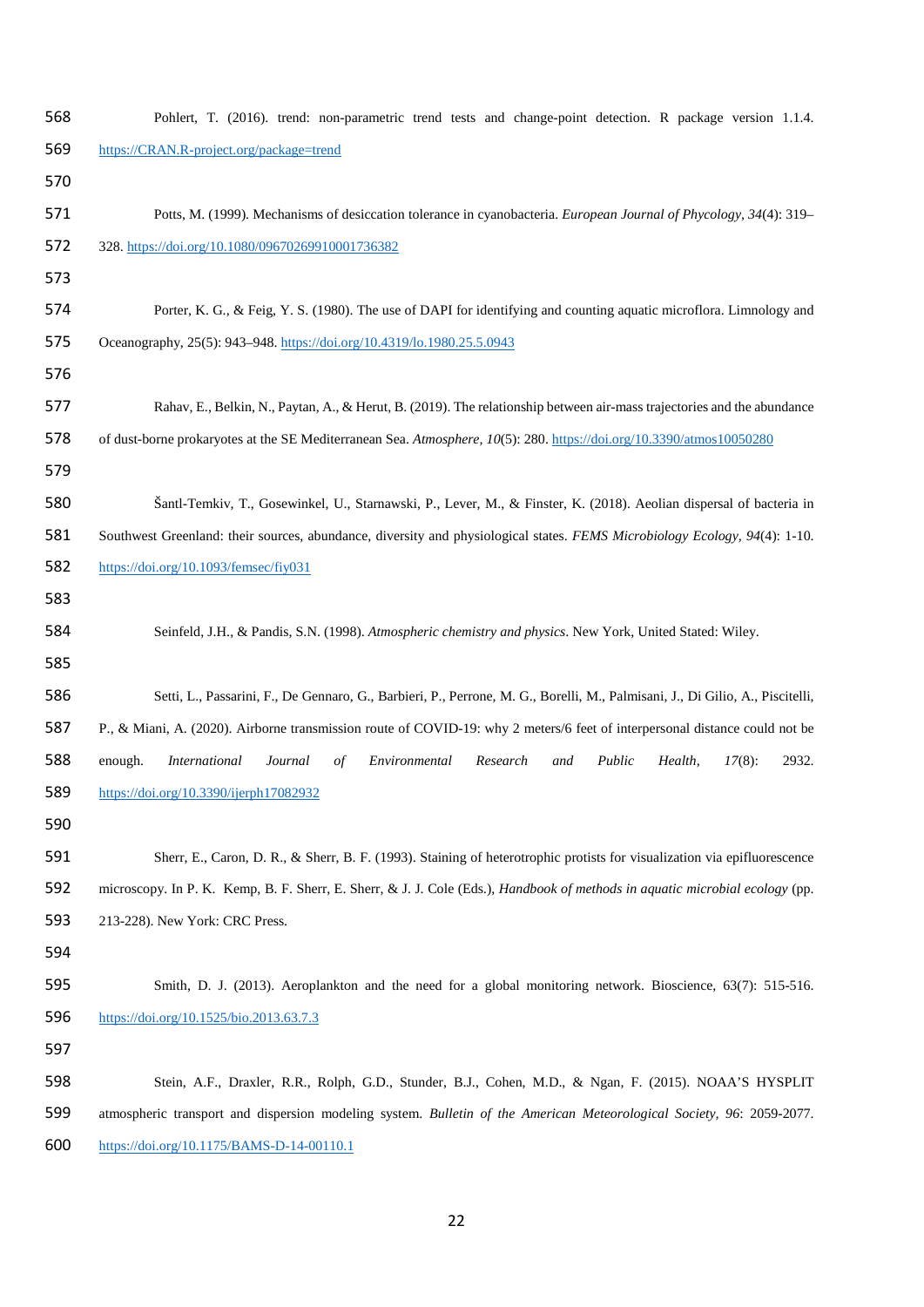- Tallapragada, P., Ross, S., & Schmale, D. (2011). Lagrangian coherent structures are associated with fluctuations in airborne microbial populations. *Chaos: An Interdisciplinary Journal of Nonlinear Science, 21*(3): 033122. <https://doi.org/10.1063/1.3624930>
- Tignat-Perrier, R., Dommergue, A., Thollot, A., Keuschnig, C., Magand, O., Vogel, T. M., & Larose, C. (2019). Global airborne microbial communities controlled by surrounding landscapes and wind conditions. *Scientific Reports, 9*(14441). <https://doi.org/10.1038/s41598-019-51073-4>
- Tong, Y., & Lighthart, B. (2000). The annual bacterial particle concentration and size distribution in the ambient atmosphere in a rural area of the Willamette Valley, Oregon. *Aerosol Science and Technology, 32*(5): 393–403. <https://doi.org/10.1080/027868200303533>
- Uetake, J., Hill, T. C. J., Moore, K. A., DeMott, P. J., & Protat, A. (2020). Airborne bacteria confirm the pristine nature of Southern Ocean boundary layer. *PNAS*, *117*(24): 13275-13282. <https://doi.org/10.1073/pnas.2000134117>
- Von Engeln, A. & Teixeira, J. (2013). A planetary boundary layer height climatology derived from ECMWF reanalysis

data. *Journal of Climate, 26*(17): 6575-6590. <https://doi.org/10.1175/JCLI-D-12-00385.1>

- Weil, T., De Filippo, C., Albanese, D., Donati, C., Pindo, M., Pavarini, L., Carotenuto, F., Pasqui, M., Poto, L., Gabrieli,
- J., Barbante, C., Sattler, B., Cavalieri, D., & Miglietta, F. (2017). Legal immigrants: invasion of alien microbial communities
- during winter occurring desert dust storms. *Microbiome, 5*(32): 1-11. <https://doi.org/10.1186/s40168-017-0249-7>
- Wilkinson, D. M., Koumoutsaris, S., Mitchell, E. A. D., & Bey, I. (2012). Modelling the effect of size on the aerial
- dispersal of microorganisms. *Journal of Biogeography, 39*(1): 89-97.<https://doi.org/10.1111/j.1365-2699.2011.02569.x>
- Wilkinson, D.M. (2001). What is the upper size limit for cosmopolitan distribution in free-living microorganisms?.
- *Journal of Biogeography, 28*(3): 285-291. <https://doi.org/10.1046/j.1365-2699.2001.00518.x>
- Xu, C., Wei, M., Chen, J., Zhu, C., Li, J., Xu, X., Wang, W., Zhang, Q., Ding, A., Kan, H., Zhao, Z., & Mellouki, A.
- (2019). Profile of inhale bacteria in PM2.5 at Mt. Tai, China: Abundance, community, and influence of air mass trajectories.
- *Ecotoxicology and Environmental Safety, 168*: 110-119[. https://doi.org/10.1016/j.ecoenv.2018.10.071](https://doi.org/10.1016/j.ecoenv.2018.10.071)
- Yuan, H., Zhang, D., Shi, Y., Li, B., Yang, J., Yu, X., Chen, N., & Kakikawa, M. (2017). Cell concentration, viability
- and culture composition of airborne bacteria during a dust event in Beijing. *Journal of Environmental Sciences, 55*: 33-40.
- <https://doi.org/10.1016/j.jes.2016.03.033>
- Yue, S., Ren, H., Fan, S., Sun, Y., Wang, Z., & Fu, P. (2016). Sprintime precipitation effects on the abundance of fluorescent biological aerosol particles and HULIS in Beijing. *Scientific Reports, 6*: 29618[. https://doi.org/10.1038/srep29618](https://doi.org/10.1038/srep29618)
- Yu, A. B., & Standish, N. (1993). Characterisation of non-spherical particles from their packing behaviour. *Powder*
- *Technology, 74*(3): 205-213. [https://doi.org/10.1016/0032-5910\(93\)85029-9](https://doi.org/10.1016/0032-5910(93)85029-9)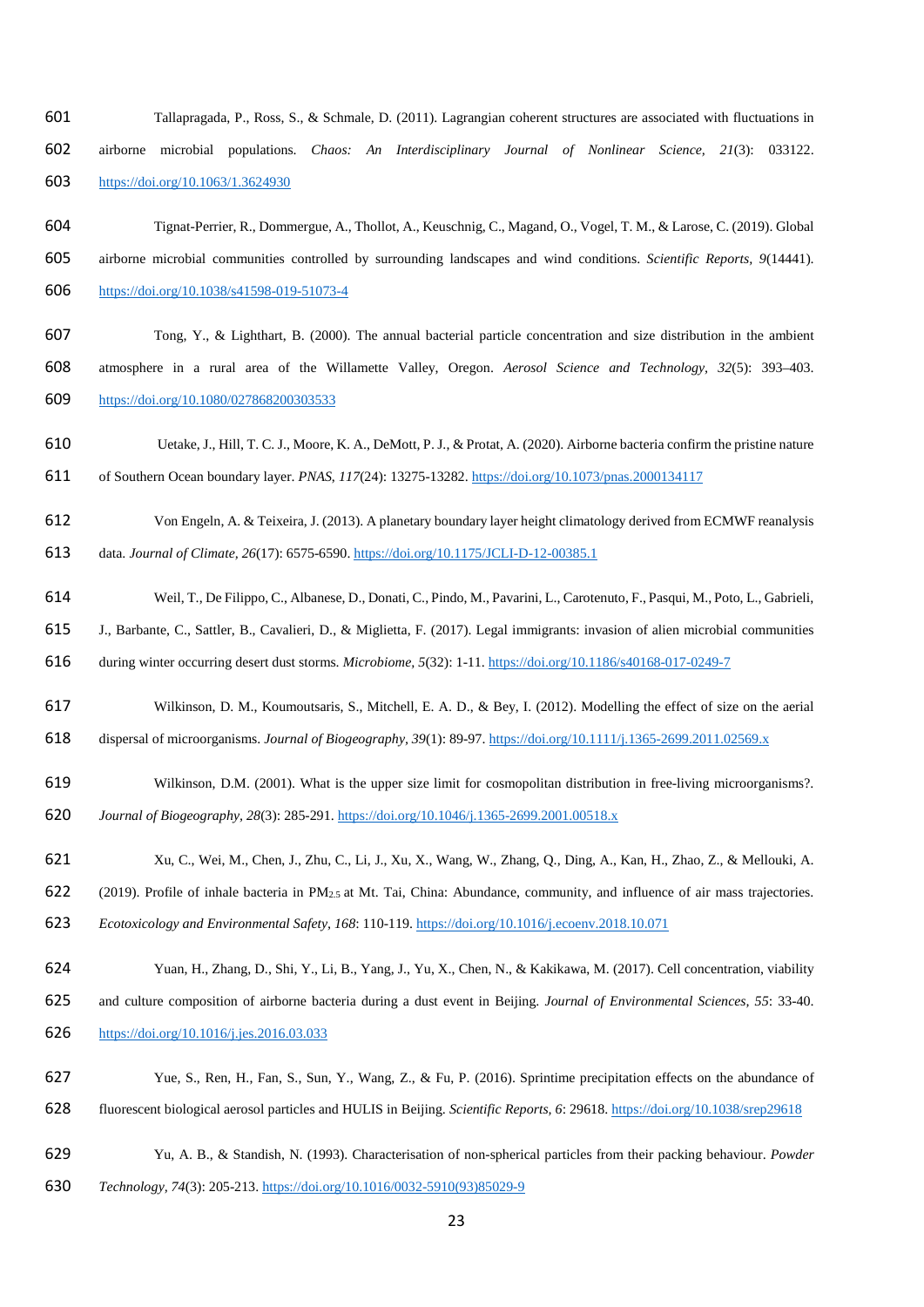- Zeileis, A., Leisch, F., Hornik, K., & Kleiber, C. (2002). Strucchange: An R package for testing for structural change
- 632 in linear regression models. R package version 1.5-2[. https://CRAN.R-project.org/package=strucchange](https://cran.r-project.org/package=strucchange)
- 
- 
- 
- 

## **10. FIGURE CAPTIONS**

- *Figure 1.* **Total airborne abundance recorded for each sample and time series of atmospheric variables sampling period.** In the plot on the top, dots represent the "microorganism abundance" and grey line is the LOWESS non-parametric regression estimate. Temperature (T), relative humidity (RH), wind speed, pressure and rainfall rate were obtained from the nearest weather station (Colmenar Viejo) and has a temporal resolution of 10 minutes. Boundary layer height (BLH) and dissipation (BLD) were obtained from the closest grid point of the ERA5 reanalysis at hourly intervals. The blue and green columns indicate sampling periods in the morning and afternoon, respectively. The orange vertical lines show the changepoint for each variable listed in Table S5.
- 
- *Figure 2.* **Images of some airborne microorganisms found in the air samples**. Measurement of the airborne microorganisms were carries out with an epifluorescence microscope (100x) with DAPI marker. **(A)** Non-defined prokaryotes and eukaryotes, **(B)** Diatoms, **(C)** Filamentous cyanobacterium, **(D)**  Desmidiales, **(E)** Multicellular algae.
- 
- *Figure 3*. **For each sample, five-day HYSPLIT back-trajectories starting from the boundary layer of the sampling station each hour during sampling period**. Colour scale indicates the height of the trajectory.
-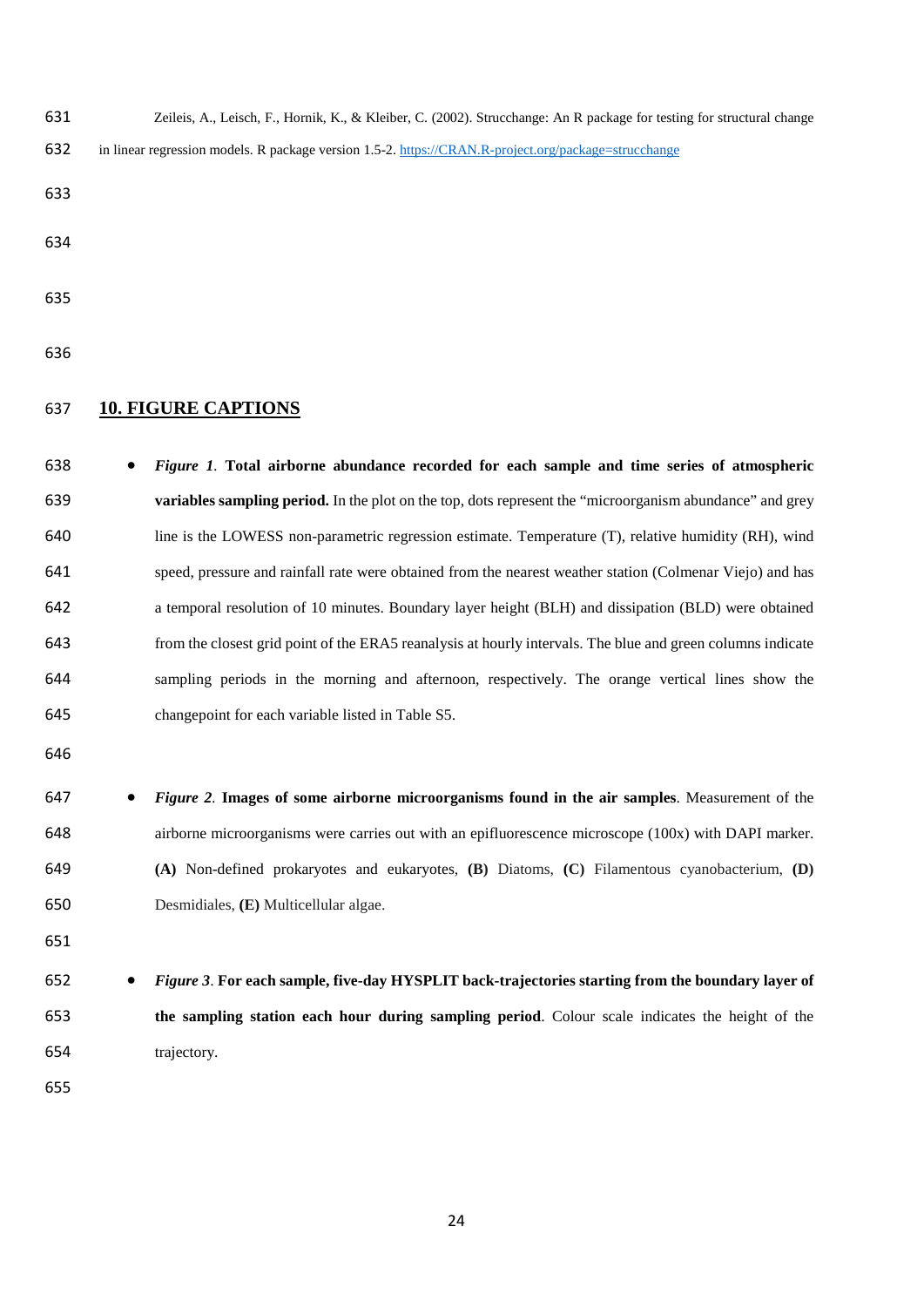• *Figure 4*. **Distribution of flying time (hrs.) of trajectories from the boundary layer during the sampling period with dry deposition for spherical microorganisms with different diameters**. Black line represents the trajectory without deposition.

- 
- *Figure 5*. **Distribution of flying times (hrs.) and five-day back-trajectories from the boundary layer during the sampling period for real large filamentous microorganisms (length >20 µm) sampled in this study**. Black lines show trajectories without dry deposition and red lines show trajectories with deposition considering the ESD of each microorganism. **(A)** Eukaryotic algae with Len.100 µm and Diam. 2.5 µm (ESD = 9.8 µm); **(B)** Cyanobacteria with Len. 92.1 µm and Diam. 2 µm (ESD = 8.2 µm); **(C)** Eukaryotic algae with Len. 36.5 µm and Diam. 3 µm (ESD = 7.9 µm); **(D)** Cyanobacteria with Len. 22.5 666  $\mu$ m and Diam. 2.5  $\mu$ m (ESD = 6  $\mu$ m).
- 

 • *Figure 6*. **Distribution of flying times (hrs.) and five-day back-trajectories from the boundary layer during the sampling period of a real cyanobacterium sampled with Len. 92.1 µm and Diam. 2 µm (ESD 8.2 µm) for different cases of desiccation.** Black lines show trajectories without dry deposition and red lines show trajectories with dry deposition considering the ESD of the cyanobacterium. **(A)** 25% desiccation (0.75 g cm-3 density); **(B)** 50% desiccation (0.5 g cm-3 density); **(C)** Extreme desiccation (85% 673 desiccation) (0.15 g cm<sup>-3</sup> density).

## **11. SUPPLEMENTARY CAPTIONS**

**Figures**

 • *Figure S1.* **Sampling station and instruments for collecting the airborne microorganisms. (A)** The sampling station, located at 1.3 m above the roof surface of a building (at a height of *ca*. 15 m) 20 km north of Madrid, Spain. **(B)** Commercially available cyclonic collector used to capture airborne microorganisms (Coriolis-Δ, Bertin Technologies), where it can see all the necessary components for its correct operation. 

 • *Figure S2.* **Five-day back-trajectories from the boundary layer during the sampling period for a captured cyanobacterium with length 396.3 µm and diameter 6.3 µm (ESD 28.7 µm) and extreme**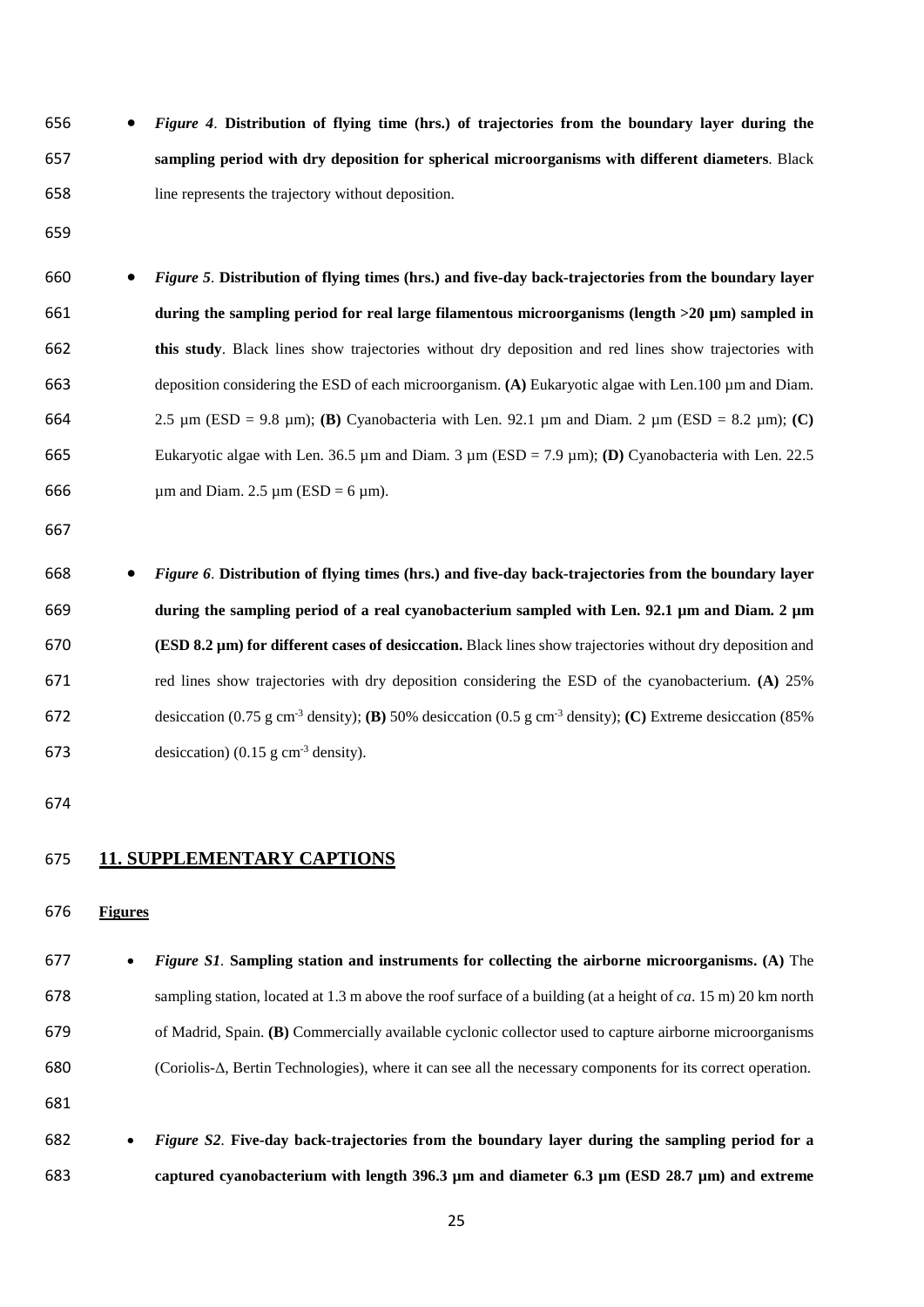| 684 |               | dehydration (0.25 g cm <sup>-3</sup> density). Black lines show trajectories without dry deposition and red lines show |
|-----|---------------|------------------------------------------------------------------------------------------------------------------------|
| 685 |               | trajectories with dry deposition and considering the ESD and desiccation.                                              |
| 686 |               |                                                                                                                        |
| 687 | <b>Video</b>  |                                                                                                                        |
| 688 | $\bullet$     | Video S1. Evolution of synoptic weather conditions during the sampling days in this study. Black lines                 |
| 689 |               | show the geopotential height (m) and shaded colours the equivalent temperature (K) at 850 hPa presenting               |
| 690 |               | the synoptic weather conditions at low levels. The red dot in Spanish peninsula symbolizes the sampling                |
| 691 |               | site.                                                                                                                  |
| 692 |               |                                                                                                                        |
|     |               |                                                                                                                        |
| 693 |               |                                                                                                                        |
| 694 | <b>Tables</b> |                                                                                                                        |
| 695 | $\bullet$     | Table S1. Day and time of the collected air samples.                                                                   |
| 696 | $\bullet$     | Table S2. Local atmospheric conditions during sampling time at Colmenar Viejo AWS.                                     |
| 697 |               | All the data represented here are the result of the average of atmospheric data recorded during<br>a                   |
| 698 |               | the 3 hours of each sampling, except for rainfall, which is the results of the sum of them.                            |
| 699 |               |                                                                                                                        |
| 700 | $\bullet$     | Table S3. Shape of the most representative large filamentous microorganisms (length > 20 µm) found.                    |
| 701 |               | Length and diameter correspond to their real dimensions measured under an epifluorescence                              |
| 702 |               | microscope with DAPI marker.                                                                                           |
| 703 |               | $b$ ESD was calculated using equation (4).                                                                             |
| 704 |               |                                                                                                                        |
| 705 |               |                                                                                                                        |
| 706 | $\bullet$     | Table S4. Abundance of airborne microorganisms collected in each air sample.                                           |
| 707 |               | <sup>a</sup> Fraction of the different microorganisms are expressed in percentages with respect to the total.          |
| 708 |               | <sup>b</sup> Categories "Small Non-Defined Prokaryotic", "Small Non-Defined Eukaryotic", "Questionable                 |
| 709 |               | Prokaryotic/Eukaryotic" and "Diatom" presented microorganisms with lengths 1 to 5 um.                                  |
| 710 |               | <sup>c</sup> Categories "Big Non-Defined Prokaryotic", "Big Non-Defined Eukaryotic", and "Big Diatom"                  |
| 711 |               | consist of microorganisms with lengths 5 to 20 $\mu$ m.                                                                |